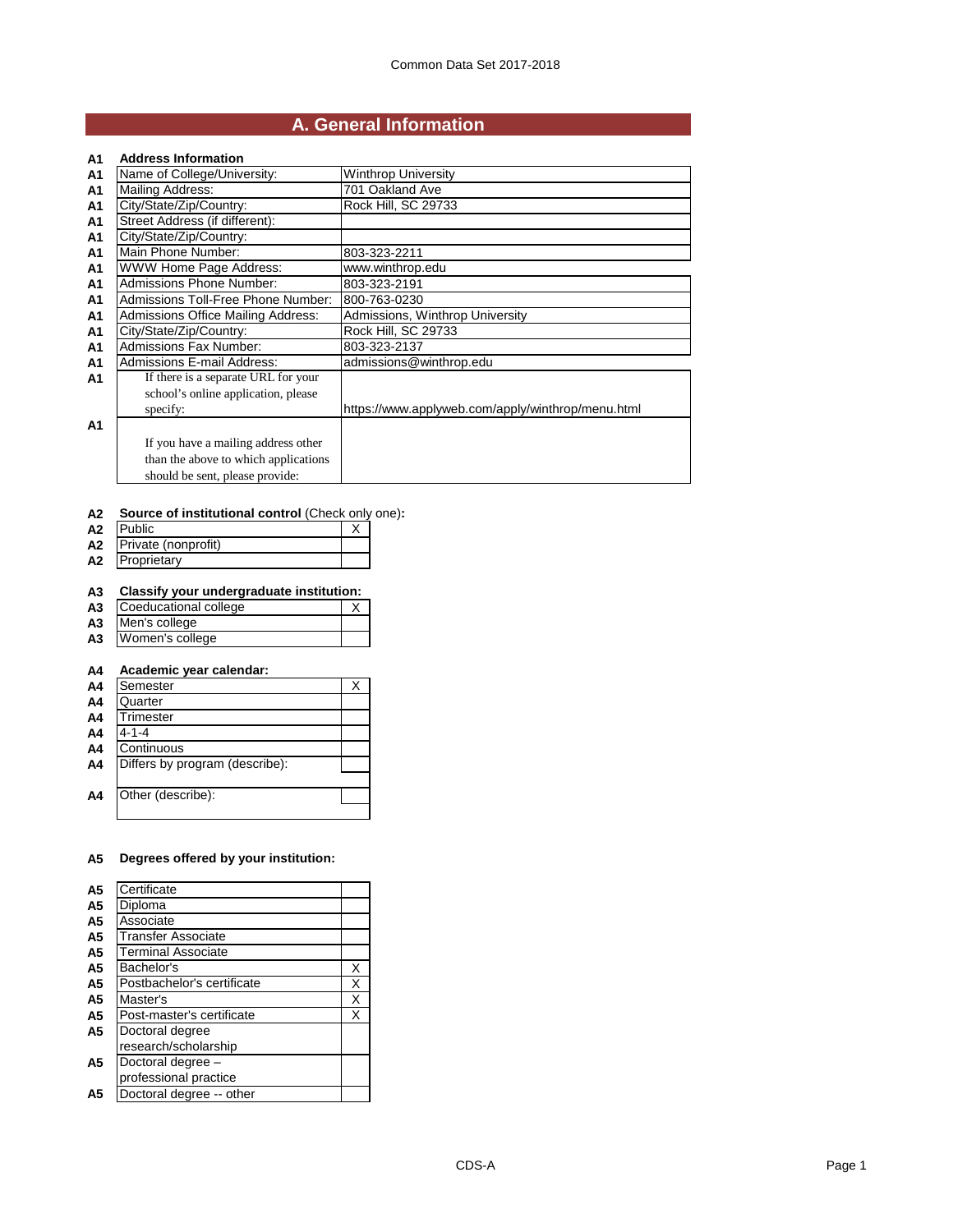## **B. ENROLLMENT AND PERSISTENCE**

**B1 Institutional Enrollment - Men and Women Provide numbers of students for each of the following categories as of the institution's official fall reporting date or as of October 15, 2017. Note: Report students formerly designated as "first professional" in the graduate cells.**

| <b>B1</b> |                                   |       | <b>FULL-TIME</b> | <b>PART-TIME</b> |       |
|-----------|-----------------------------------|-------|------------------|------------------|-------|
| <b>B1</b> |                                   | Men   | Women            | Men              | Women |
| <b>B1</b> | <b>Undergraduates</b>             |       |                  |                  |       |
| <b>B1</b> | Degree-seeking, first-time        |       |                  |                  |       |
|           | freshmen                          | 285   | 762              | 0                | 3     |
| <b>B1</b> | Other first-year, degree-seeking  | 121   | 179              | 11               | 11    |
| <b>B1</b> | All other degree-seeking          | 943   | 2,197            | 73               | 125   |
| <b>B1</b> | Total degree-seeking              | 1,349 | 3,138            | 84               | 139   |
| <b>B1</b> | All other undergraduates enrolled |       |                  |                  |       |
|           | in credit courses                 | 1     | 0                | 88               | 215   |
| <b>B1</b> | Total undergraduates              | 1,350 | 3,138            | 172              | 354   |
| <b>B1</b> | Graduate                          |       |                  |                  |       |
| <b>B1</b> | Degree-seeking, first-time        | 56    | 165              | 13               | 65    |
| <b>B1</b> | All other degree-seeking          | 50    | 188              | 55               | 110   |
| <b>B1</b> | All other graduates enrolled in   |       |                  |                  |       |
|           | credit courses                    |       | 2                | 66               | 285   |
| <b>B1</b> | Total graduate                    | 110   | 355              | 134              | 460   |
| <b>B1</b> | Total all undergraduates          |       |                  |                  | 5,014 |
| <b>B1</b> | Total all graduate                |       |                  |                  | 1,059 |
| <b>B1</b> | <b>GRAND TOTAL ALL STUDENTS</b>   |       |                  |                  | 6,073 |

**B2 Enrollment by Racial/Ethnic Category. Provide numbers of undergraduate students for each of the following categories as of the institution's official fall reporting date or as of October 15, 2017. Include international students only in the category "Nonresident aliens." Complete the "Total Undergraduates" column only if you cannot provide data for the first two columns. Report as your institution reports to IPEDS: persons who are Hispanic should be reported only on the Hispanic line, not under any race, and persons who are non-Hispanic multi-racial should be reported only under "Two or more races."** 

| <b>B2</b> |                                                 | Degree-Seeking<br>First-Time<br><b>First Year</b> | Degree-Seeking<br>Undergraduates<br>(include first-time<br>first-year) | Total<br><b>Undergraduates</b><br>(both degree- and<br>non-degree-<br>seeking) |
|-----------|-------------------------------------------------|---------------------------------------------------|------------------------------------------------------------------------|--------------------------------------------------------------------------------|
| <b>B2</b> | Nonresident aliens                              | 10                                                | 68                                                                     | 69                                                                             |
| <b>B2</b> | Hispanic/Latino                                 | 53                                                | 237                                                                    | 245                                                                            |
| <b>B2</b> | Black or African American, non-Hispanic         | 338                                               | 1,428                                                                  | 1,472                                                                          |
| <b>B2</b> | White, non-Hispanic                             | 573                                               | 2,707                                                                  | 2,936                                                                          |
| <b>B2</b> | American Indian or Alaska Native, non-Hispanic  | 3                                                 | 16                                                                     | 16                                                                             |
| <b>B2</b> | Asian, non-Hispanic                             | 18                                                | 63                                                                     | 71                                                                             |
| <b>B2</b> | Native Hawaiian or other Pacific Islander, non- |                                                   |                                                                        |                                                                                |
|           | Hispanic                                        |                                                   | 2                                                                      |                                                                                |
| <b>B2</b> | Two or more races, non-Hispanic                 | 54                                                | 186                                                                    | 200                                                                            |
| <b>B2</b> | Race and/or ethnicity unknown                   | 0                                                 | 3                                                                      | 3                                                                              |
| <b>B2</b> | <b>TOTAL</b>                                    | 1,050                                             | 4.710                                                                  | 5,014                                                                          |

#### **Persistence**

**B3 Number of degrees awarded from July 1, 2016 to June 30, 2017 B3** Certificate/diploma **B3** Associate degrees<br>**B3** Bachelor's degrees **B3** Bachelor's degrees 1,006<br> **B3** Postbachelor's certificates 18 **B3** Postbachelor's certificates 18<br> **B3** Master's degrees 320 **B3** Master's degrees 320<br> **B3** Post-Master's certificates 10 **B3** Post-Master's certificates<br>**B3** Doctoral degrees – **B3** Doctoral degrees – research/scholarship **B3** Doctoral degrees – professional practice **B3** Doctoral degrees – other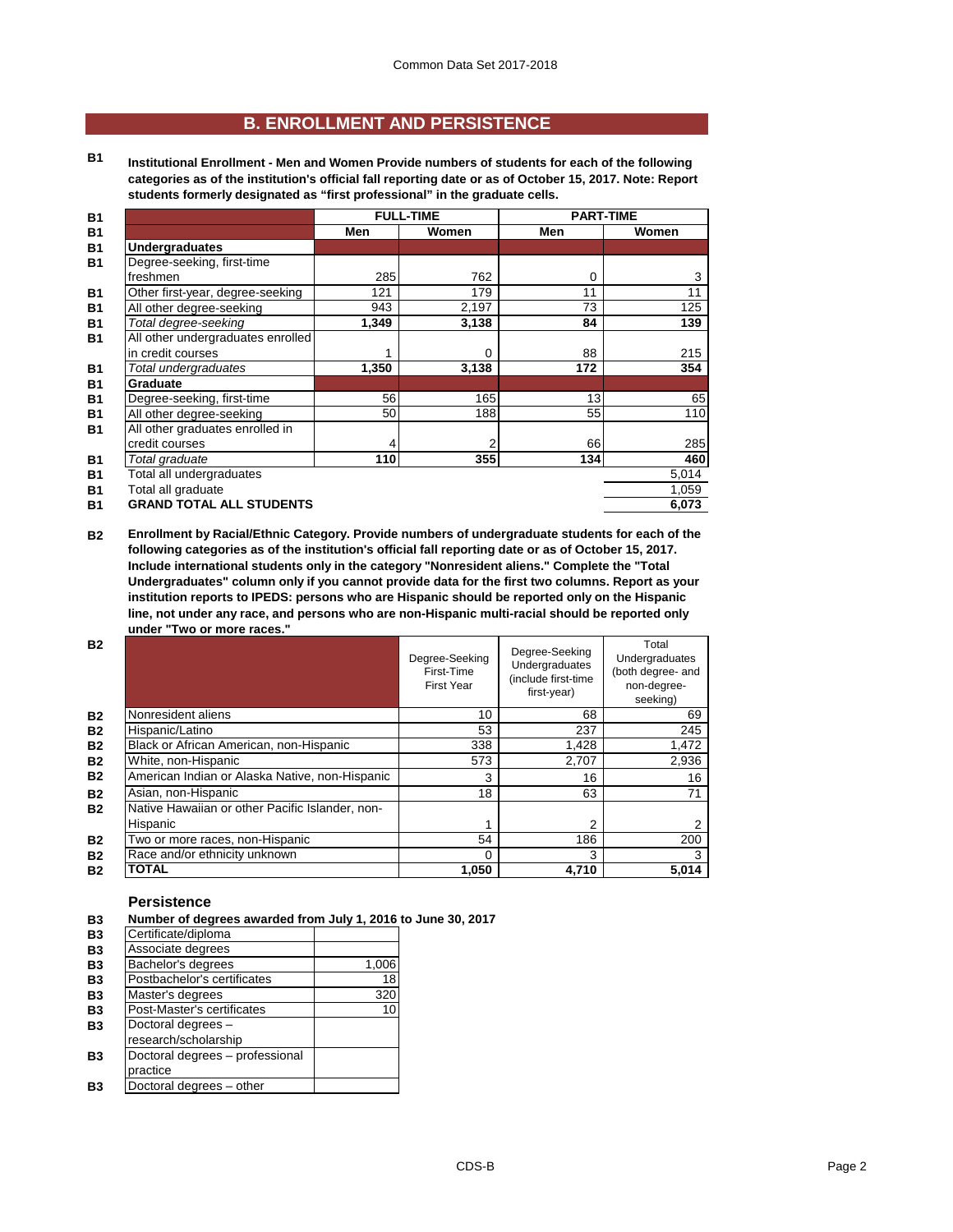#### **Graduation Rates**

The items in this section correspond to data elements collected by the IPEDS Web-based Data Collection System's Graduation Rate Survey (GRS). For complete instructions and definitions of data elements, see the IPEDS GRS Forms and Instructions for the 2017-18 Survey

#### **For Bachelor's or Equivalent Institutions**

In the following section for bachelor's or equivalent programs, please disaggregate the Fall 2010 and Fall 2011 cohorts (formerly CDS B4-B11) into four groups:

• Students who received a Federal Pell Grant\*

• Recipients of a subsidized Stafford Loan who did not receive a Pell Grant

• Students who did not receive either a Pell Grant or a subsidized Stafford Loan

• Total (all students, regardless of Pell Grant or subsidized loan status)

\*Students who received both a Federal Pell Grant and a subsidized Stafford Loan should be reported in the "Recipients of a Federal Pell Grant" column.

For each graduation rate grid below, the numbers in the first three columns for Questions A-G should sum to the cohort total in the fourth column (formerly CDS B4-B11).

### *Fall 2011 Cohort*

|                           |                                                                                                                                                                                                                                                                             | <b>Recipients of</b><br>a Federal Pell<br>Grant | Recipients of a<br><b>Subsidized</b><br><b>Stafford Loan</b><br>who did not<br>receive a Pell<br>Grant | <b>Students who</b><br>did not receive<br>either a Pell<br>Grant or a<br>subsidized<br><b>Stafford Loan</b> | Total (sum of 3<br>columes to the<br>left) |
|---------------------------|-----------------------------------------------------------------------------------------------------------------------------------------------------------------------------------------------------------------------------------------------------------------------------|-------------------------------------------------|--------------------------------------------------------------------------------------------------------|-------------------------------------------------------------------------------------------------------------|--------------------------------------------|
|                           | A- Initial 2011 cohort of first-time, full-time<br>bachelor's (or equivalent) degree seeking<br>undergraduate-students                                                                                                                                                      | 394                                             | 215                                                                                                    | 360                                                                                                         | 969                                        |
|                           | B- Of the initial 2011 cohort, how many did not<br>persist and did not graduate for the following<br>reasons: deceased, permanently disabled,<br>armed forces, foreign aid service of the federal<br>government, or official church missions; total<br>allowable exclusions | 0                                               | 0                                                                                                      | 0                                                                                                           | $\mathbf 0$                                |
| Form<br>erly<br><b>B4</b> | C- Final 2011 cohort, after adjusting for<br>allowable exclusions                                                                                                                                                                                                           | 394                                             | 215                                                                                                    | 360                                                                                                         | 969                                        |
| Form<br>erly<br><b>B5</b> | D - Of the initial 2011 cohort, how many<br>completed the program in four years or<br>less (by Aug. 31, 2015)                                                                                                                                                               | 125                                             | 75                                                                                                     | 176                                                                                                         | 376                                        |
| Form<br>erly<br><b>B6</b> | E - Of the initial 2011 cohort, how many<br>completed the program in more than four<br>years but in five years or less (after Aug.<br>31, 2015 and by Aug. 31, 2016)                                                                                                        | 66                                              | 39                                                                                                     | 48                                                                                                          | 153                                        |
| Form<br>erly<br><b>B7</b> | F - Of the initial 2011 cohort, how many<br>completed the program in more than five<br>years but in six years or less (after Aug.<br>31, 2016 and by Aug. 31, 2017)                                                                                                         | 17                                              | 3                                                                                                      | 4                                                                                                           | 24                                         |
| Form<br>erly<br><b>B8</b> | G - Total graduating within six years (sum<br>of lines D, E, and F)                                                                                                                                                                                                         | 208                                             | 117                                                                                                    | 228                                                                                                         | 553                                        |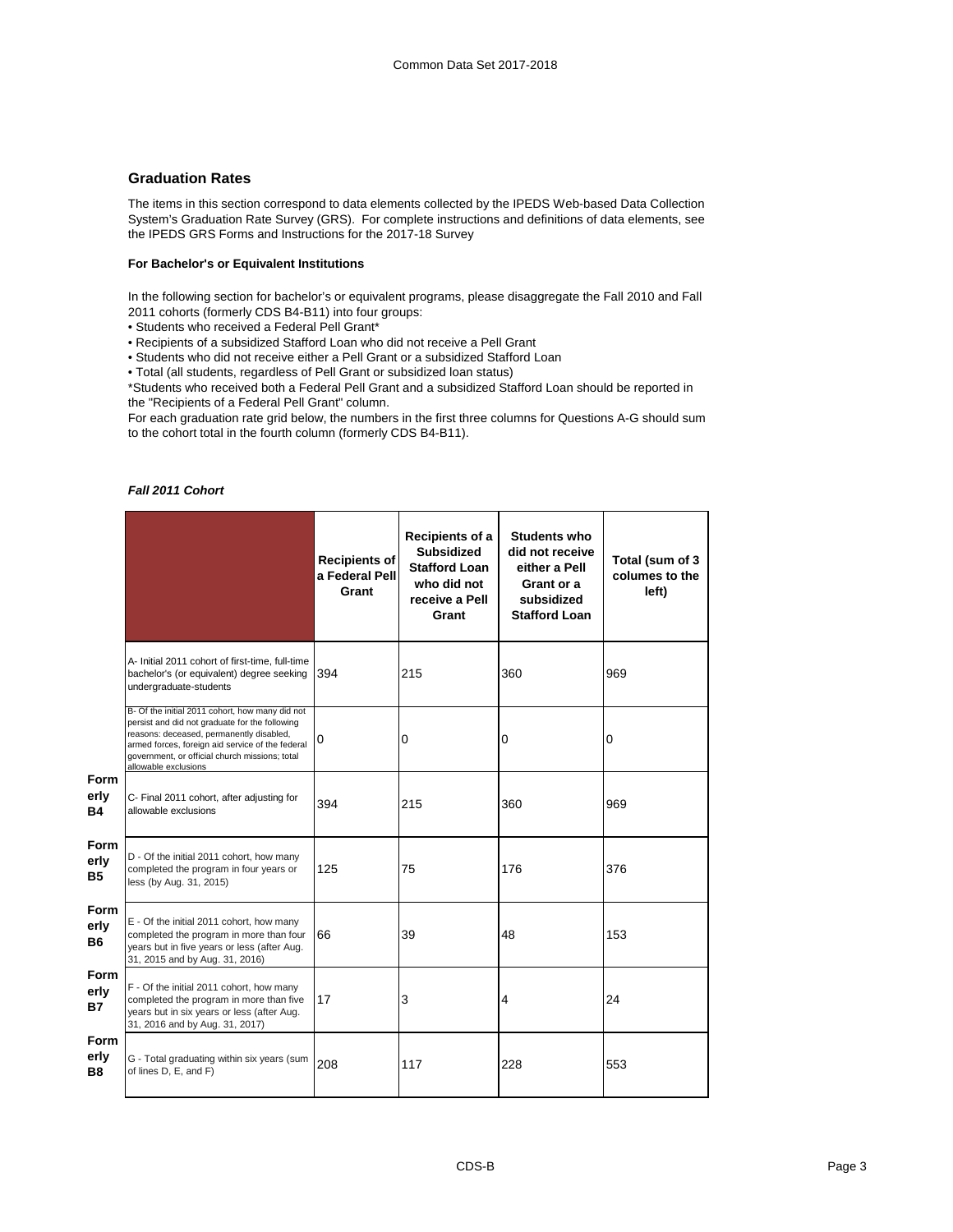#### Common Data Set 2017-2018

| Form<br>erly<br><b>B9</b> | H - Six-year graduation rate for 2011<br>cohort (G divided by C) | 52.8% | 54.4% | 63.3% | 57.1% |
|---------------------------|------------------------------------------------------------------|-------|-------|-------|-------|
|---------------------------|------------------------------------------------------------------|-------|-------|-------|-------|

**Form erly** 

#### **B10** *Fall 2010 Cohort*

| <b>Form</b><br>erly<br><b>B11</b> |                                                                                                                                                                                                                                                                             | <b>Recipients of</b><br>a Federal Pell<br>Grant | Recipients of a<br><b>Subsidized</b><br><b>Stafford Loan</b><br>who did not<br>receive a Pell<br>Grant | <b>Students who</b><br>did not receive<br>either a Pell<br>Grant or a<br>subsidized<br><b>Stafford Loan</b> | Total (sum of 3<br>columes to the<br>left) |
|-----------------------------------|-----------------------------------------------------------------------------------------------------------------------------------------------------------------------------------------------------------------------------------------------------------------------------|-------------------------------------------------|--------------------------------------------------------------------------------------------------------|-------------------------------------------------------------------------------------------------------------|--------------------------------------------|
|                                   | A- Initital 2010 cohort of first-time, full-time<br>bachelor's (or equivalent) degree seeking<br>undergraduate-students                                                                                                                                                     | 419                                             | 177                                                                                                    | 363                                                                                                         | 959                                        |
|                                   | B- Of the initial 2010 cohort, how many did not<br>persist and did not graduate for the following<br>reasons: deceased, permanently disabled,<br>armed forces, foreign aid service of the federal<br>government, or official church missions; total<br>allowable exclusions | 0                                               | 0                                                                                                      | 0                                                                                                           | $\mathbf 0$                                |
| Form<br>erly<br><b>B4</b>         | C- Final 2010 cohort, after adjusting for<br>allowable exclusions                                                                                                                                                                                                           | 419                                             | 177                                                                                                    | 363                                                                                                         | 959                                        |
| <b>Form</b><br>erly<br><b>B5</b>  | D - Of the initial 2010 cohort, how many<br>completed the program in four years or<br>less (by Aug. 31, 2014)                                                                                                                                                               | 142                                             | 57                                                                                                     | 188                                                                                                         | 387                                        |
| Form<br>erly<br><b>B6</b>         | E - Of the initial 2010 cohort, how many<br>completed the program in more than four<br>years but in five years or less (after Aug.<br>31, 2014 and by Aug. 31, 2015)                                                                                                        | 69                                              | 32                                                                                                     | 45                                                                                                          | 146                                        |
| <b>Form</b><br>erly<br><b>B7</b>  | F - Of the initial 2010 cohort, how many<br>completed the program in more than five<br>years but in six years or less (after Aug.<br>31, 2015 and by Aug. 31, 2016)                                                                                                         | 13                                              | 6                                                                                                      | 6                                                                                                           | 25                                         |
| <b>Form</b><br>erly<br><b>B8</b>  | G - Total graduating within six years (sum<br>of lines D, E, and F)                                                                                                                                                                                                         | 224                                             | 95                                                                                                     | 239                                                                                                         | 558                                        |
| <b>Form</b><br>erly<br><b>B9</b>  | H - Six-year graduation rate for 2010<br>cohort (G divided by C)                                                                                                                                                                                                            | 53.5%                                           | 53.7%                                                                                                  | 65.8%                                                                                                       | 58.2%                                      |

**B20**

#### **B21 Retention Rates**

Report for the cohort of all full-time, first-time bachelor's (or equivalent) degree-seeking undergraduate students who entered in Fall 2016 (or the preceding summer term). The initial cohort may be adjusted for students who departed for the following reasons: death, permanent disability, service in the armed forces, foreign aid service of the federal government or official church missions. No other adjustments to the initial cohort should be made.

76.6% For the cohort of all full-time bachelor's (or equivalent) degree-seeking undergraduate students who entered your institution as freshmen in Fall 2016 (or the preceding summer term), what percentage was enrolled at your institution as of the date your institution calculates its official enrollment in Fall 2017?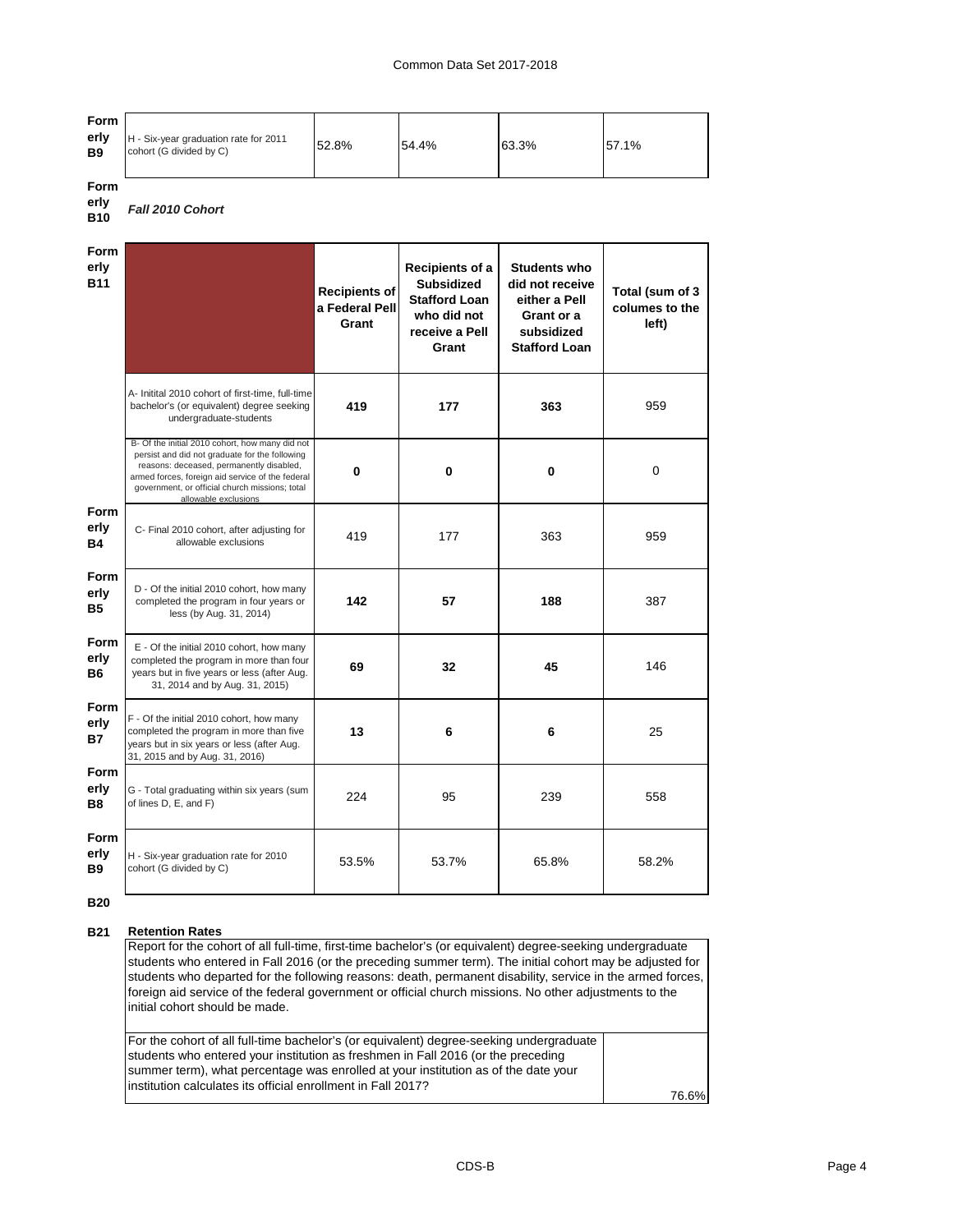## **C. FIRST-TIME, FIRST-YEAR (FRESHMAN) ADMISSION**

## **Applications**

**C1 First-time, first-year, (freshmen) students: Provide the number of degree-seeking, first-time, firstyear students who applied, were admitted, and enrolled (full- or part-time) in Fall 2017. Include early decision, early action, and students who began studies during summer in this cohort. Applicants should include only those students who fulfilled the requirements for consideration for admission (i.e., who completed actionable applications) and who have been notified of one of the following actions: admission, nonadmission, placement on waiting list, or application withdrawn (by applicant or institution). Admitted applicants should include wait-listed students who were subsequently offered admission.**

| C <sub>1</sub> | Total first-time, first-year (freshman) men who applied               | 1348     |
|----------------|-----------------------------------------------------------------------|----------|
| C <sub>1</sub> | Total first-time, first-year (freshman) women who applied             | 3225     |
|                |                                                                       |          |
| C <sub>1</sub> | Total first-time, first-year (freshman) men who were admitted         | 936      |
| C <sub>1</sub> | Total first-time, first-year (freshman) women who were admitted       | 2420     |
|                |                                                                       |          |
| C <sub>1</sub> | Total full-time, first-time, first-year (freshman) men who enrolled   | 285      |
| C <sub>1</sub> | Total part-time, first-time, first-year (freshman) men who enrolled   | $\Omega$ |
|                |                                                                       |          |
| C <sub>1</sub> | Total full-time, first-time, first-year (freshman) women who enrolled | 762      |
| C <sub>1</sub> | Total part-time, first-time, first-year (freshman) women who enrolled | 3        |

**C2 Freshman wait-listed students (students who met admission requirements but whose final admission was contingent on space availability)**

|                |                                                                  | Yes | No |
|----------------|------------------------------------------------------------------|-----|----|
| C <sub>2</sub> | Do you have a policy of placing students on a waiting list?      |     |    |
| C <sub>2</sub> | yes, please answer the questions below for Fall 2017 admissions: |     |    |
| C <sub>2</sub> | Number of qualified applicants offered a place on waiting list   |     |    |
| C <sub>2</sub> | Number accepting a place on the waiting list                     |     |    |
| C <sub>2</sub> | Number of wait-listed students admitted                          |     |    |
|                |                                                                  | Yes | No |
| C <sub>2</sub> | Is your waiting list ranked?                                     |     |    |
| C <sub>2</sub> | yes, do you release that information to students?                |     |    |
| C <sub>2</sub> | Do you release that information to school counselors?            |     |    |

## **Admission Requirements**

#### **C3 High school completion requirement**

| w              |                                                   |  |
|----------------|---------------------------------------------------|--|
| C <sub>3</sub> | High school diploma is required and GED is        |  |
|                | accepted                                          |  |
| C <sub>3</sub> | High school diploma is required and GED is not    |  |
|                | accepted                                          |  |
| C <sub>3</sub> | High school diploma or equivalent is not required |  |

**C4 Does your institution require or recommend a general college-preparatory program for degreeseeking students?**

| C4 Require                              |  |
|-----------------------------------------|--|
| <b>C4</b> Recommend                     |  |
| <b>C4</b> Neither require nor recommend |  |

**C5 Distribution of high school units required and/or recommended.** Specify the distribution of academic high school course units required and/or recommended of all or most degree-seeking students using Carnegie units (one unit equals one year of study or its equivalent). If you use a different system for calculating units, please convert.

| C <sub>5</sub> |                              | <b>Units</b> | Units       |
|----------------|------------------------------|--------------|-------------|
|                |                              | Required     | Recommended |
| C <sub>5</sub> | Total academic units         | 19           |             |
| C <sub>5</sub> | English                      |              |             |
| C <sub>5</sub> | <b>Mathematics</b>           |              |             |
| C <sub>5</sub> | Science                      |              |             |
| C <sub>5</sub> | Of these, units that must be |              |             |
|                | lab                          |              |             |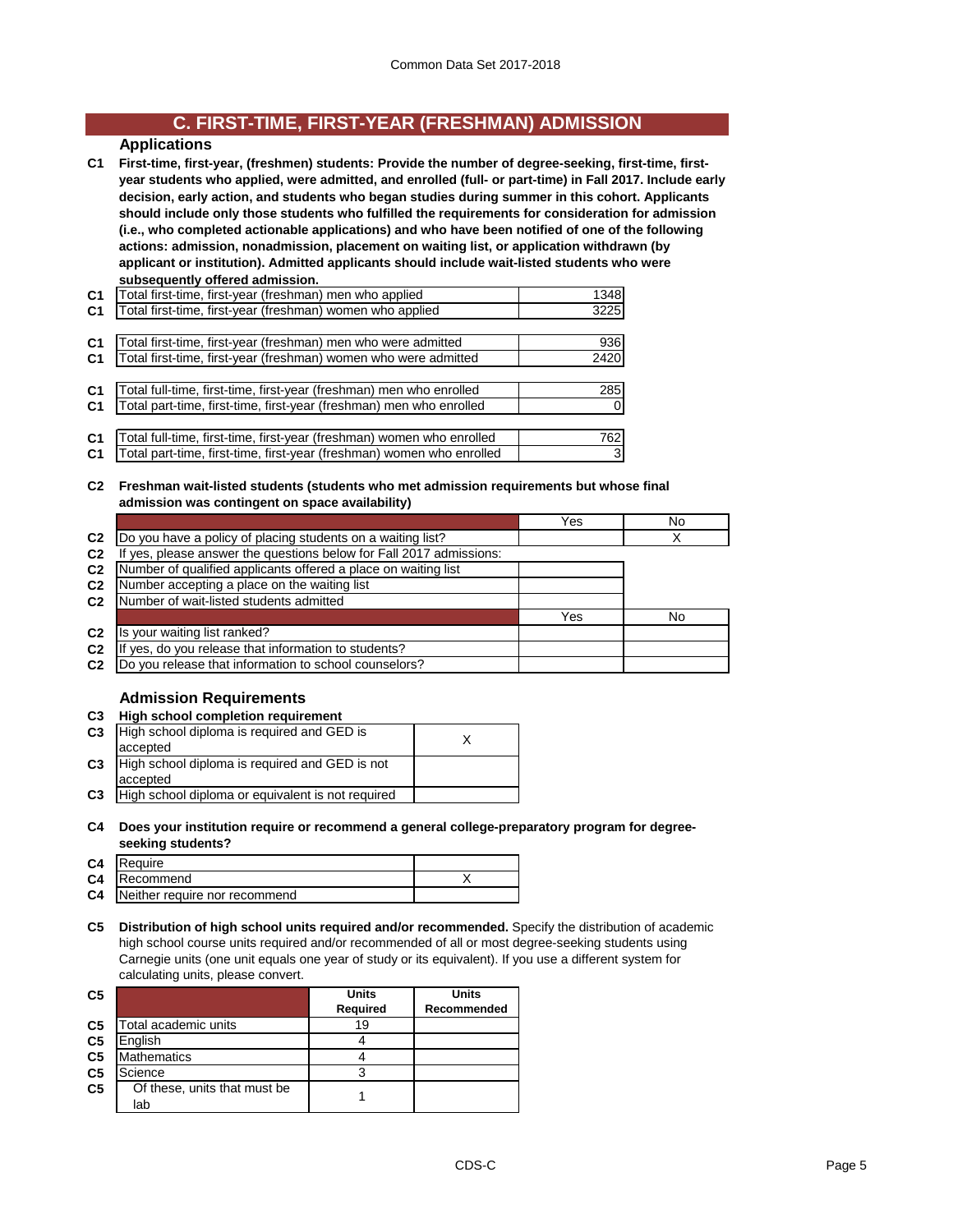| C <sub>5</sub> | Foreign language             |  |
|----------------|------------------------------|--|
| C <sub>5</sub> | Social Studies               |  |
| C <sub>5</sub> | <b>US History</b>            |  |
| C <sub>5</sub> | Academic elective (i.e. CSC) |  |
| C <sub>5</sub> | Visual/Performing Arts       |  |
| C <sub>5</sub> | <b>IPE or ROTC</b>           |  |
|                |                              |  |

#### **Basis for Selection**

**C6** Do you have an open admission policy, under which virtually all secondary school graduates or students with GED equivalency diplomas are admitted without regard to academic record, test scores, or other qualifications? If so, check which applies:

| C6             | Open admission policy as described above for all students         | n/a |
|----------------|-------------------------------------------------------------------|-----|
| C6             | Open admission policy as described above for most students, but-- |     |
| C <sub>6</sub> | selective admission for out-of-state students                     | n/a |
| C <sub>6</sub> | selective admission to some programs                              | n/a |
| C6             | other (explain):                                                  |     |
|                |                                                                   |     |

#### **C7 Relative importance of each of the following academic and nonacademic factors in first-time, firstyear, degree-seeking (freshman) admission decisions.**

| C7             |                                     | <b>Very Important</b> | Important | <b>Considered</b>       | <b>Not Considered</b>   |
|----------------|-------------------------------------|-----------------------|-----------|-------------------------|-------------------------|
| C7             | <b>Academic</b>                     |                       |           |                         |                         |
| C7             | Rigor of secondary school<br>record | X                     |           |                         |                         |
| C <sub>7</sub> | Class rank                          |                       |           |                         | X                       |
| C7             | Academic GPA                        | X                     |           |                         |                         |
| C <sub>7</sub> | Standardized test scores            | X                     |           |                         |                         |
| C7             | <b>Application Essay</b>            |                       |           | X                       |                         |
| C <sub>7</sub> | Recommendation(s)                   |                       |           | $\overline{\mathsf{x}}$ |                         |
| C7             | <b>Nonacademic</b>                  |                       |           |                         |                         |
| C <sub>7</sub> | Interview                           |                       |           | X                       |                         |
| C7             | <b>Extracurricular activities</b>   |                       |           | X                       |                         |
| C <sub>7</sub> | Talent/ability                      |                       |           | X                       |                         |
| C7             | Character/personal qualities        |                       |           |                         | X                       |
| C7             | First generation                    |                       |           |                         | $\overline{\mathsf{x}}$ |
| C7             | Alumni/ae relation                  |                       |           |                         | X                       |
| C7             | Geographical residence              |                       |           |                         | X                       |
| C7             | State residency                     |                       |           |                         | X                       |
| C7             | Religious                           |                       |           |                         | X                       |
|                | affiliation/commitment              |                       |           |                         |                         |
| C7             | Racial/ethnic status                |                       |           |                         | X                       |
| C7             | Volunteer work                      |                       |           | X                       |                         |
| C <sub>7</sub> | Work experience                     |                       |           |                         | X                       |
| C7             | Level of applicant's interest       |                       |           |                         | X                       |

## **SAT and ACT Policies**

**C8 Entrance exams** 

|                                                                            | Yes | No. |
|----------------------------------------------------------------------------|-----|-----|
| <b>C8A Does your institution make use of SAT, ACT, or SAT Subject Test</b> |     |     |
| scores in admission decisions for first-time, first-year, degree-seeking   |     |     |
| applicants?                                                                |     |     |

**C8A** If yes, place check marks in the appropriate boxes below to reflect your institution's policies for use in admission for Fall 2019.

| C8A              |                                         | <b>ADMISSION</b> |           |                         |                                        |            |  |  |
|------------------|-----------------------------------------|------------------|-----------|-------------------------|----------------------------------------|------------|--|--|
| C <sub>8</sub> A |                                         | Require          | Recommend | <b>Require for Some</b> | <b>Consider if</b><br><b>Submitted</b> | <b>Not</b> |  |  |
|                  |                                         |                  |           |                         |                                        | Used       |  |  |
|                  | C8A SAT or ACT                          |                  |           |                         |                                        |            |  |  |
|                  | C8A ACT only                            |                  |           |                         |                                        |            |  |  |
|                  | C8A SAT only                            |                  |           |                         |                                        |            |  |  |
|                  | <b>C8A SAT and SAT Subject Tests or</b> |                  |           |                         |                                        |            |  |  |
|                  | <b>ACT</b>                              |                  |           |                         |                                        |            |  |  |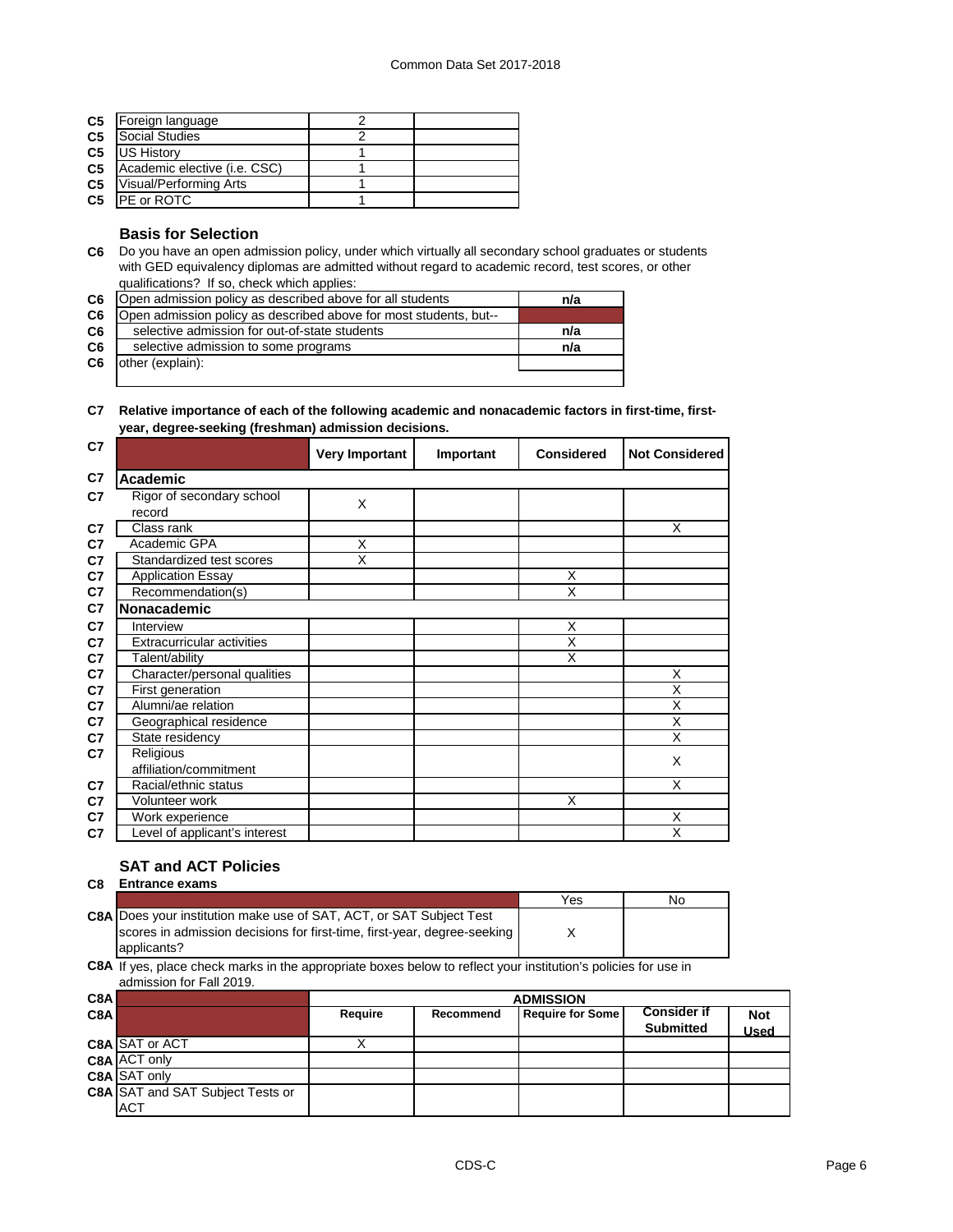| C <sub>8</sub> A<br>only<br>subieci<br>' ests<br>۳ ت |  |
|------------------------------------------------------|--|

**C8B** If your institution will make use of the ACT in admission decisions for first-time, first-year, degree-seeking applicants for Fall 2019, please indicate which ONE of the following applies: (regardless of whether the writing score will be used in the admissions process):

|           | <b>C8B</b> ACT with writing required |  |  |  |  | n/a |
|-----------|--------------------------------------|--|--|--|--|-----|
| --------- |                                      |  |  |  |  |     |

| <b>C8B</b> ACT with writing required            | n/a |
|-------------------------------------------------|-----|
| <b>C8B</b> ACT with writing recommended         | n/a |
| <b>C8B</b> ACT with or without writing accepted | n/a |

**C8B** If your institution will make use of the SAT in admission decisions for first-time, first-year, degree-seeking applicants for Fall 2019 please indicate which ONE of the following applies (regardless of whether the Essay score will be used in the admissions process:

| <b>C8B</b> SAT with Essay component required | n/a |  |
|----------------------------------------------|-----|--|
|                                              |     |  |

**C8B** SAT with Essay component recommended **C8B** n/a SAT with Essay component recommended

**C8B** X SAT with or without Essay component accepted

| n/a |  |
|-----|--|
| n/a |  |
|     |  |

**C8C** Please indicate how your institution will use the SAT or ACT writing component; check all that apply:

| C8C |                                              | <b>SAT</b> essay | <b>ACT</b> essay |
|-----|----------------------------------------------|------------------|------------------|
|     | <b>C8C</b> For admission                     | n/a              | n/a              |
|     | <b>C8C</b> For placement                     | n/a              | n/a              |
|     | <b>C8C</b> For advising                      | n/a              | n/a              |
|     | C8C In place of an application essay         | n/a              | n/a              |
| C8C | As a validity check on the application essay | n/a              | n/a              |
|     | C8C No college policy as of now              | n/a              | n/a              |
|     | <b>C8C</b> Not using essay component         |                  | n/a              |

### **C8D In addition**, does your institution use applicants' test scores for academic advising?

**C8D** Yes No

| <b>C8E</b> Latest date by which SAT or ACT scores must be received for fall- |  |     |
|------------------------------------------------------------------------------|--|-----|
| C8E Latest date by which SAT Subject Test scores must be received for        |  |     |
| Ifall-term admission                                                         |  | n/a |

**C8F** If necessary, use this space to clarify your test policies (e.g., if tests are recommended for some students, **C8F**

**C8G** Please indicate which tests your institution uses for placement (e.g., state tests):

| C8G SAT  |                                  |  |
|----------|----------------------------------|--|
| C8G ACT  |                                  |  |
|          | <b>C8G</b> SAT Subject Tests     |  |
| $C8G$ AP |                                  |  |
|          | C8G CLEP                         |  |
|          | <b>C8G</b> Institutional Exam    |  |
|          | <b>C8G</b> State Exam (specify): |  |

#### **Freshman Profile**

Provide information for ALL enrolled, degree-seeking, full-time and part-time, first-time, first-year (freshman) students enrolled in Fall 2017, including students who began studies during summer, international students/nonresident aliens, and students admitted under special arrangements.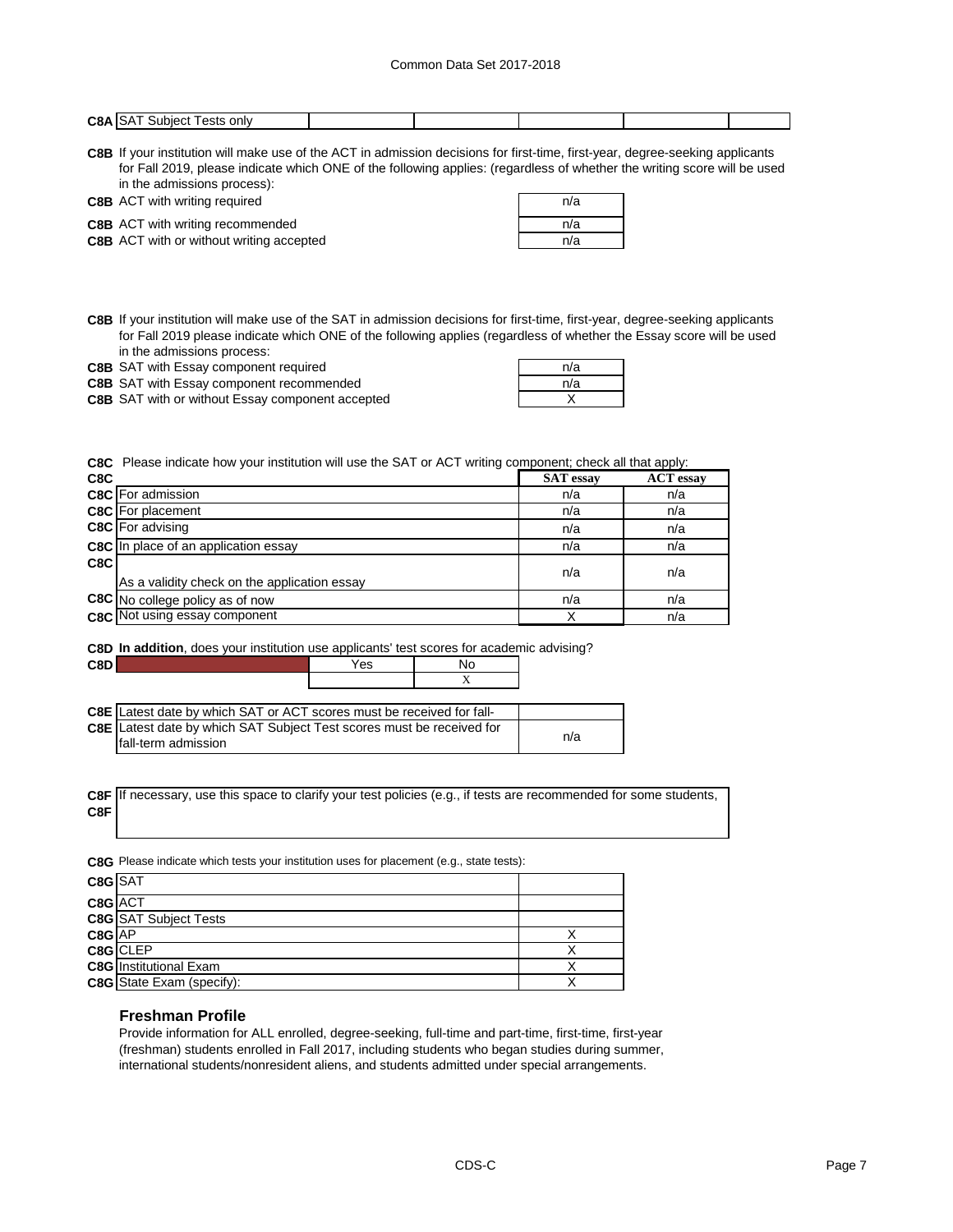**C9 Percent and number of first-time, first-year (freshman) students enrolled in Fall 2017 who submitted national standardized (SAT/ACT) test scores. Include information for ALL enrolled, degreeseeking, first-time, first-year (freshman) students who submitted test scores. Do not include partial test scores (e.g., mathematics scores but not critical reading for a category of students) or combine other standardized test results (such as TOEFL) in this item.** *Do* **not convert SAT scores to ACT scores and vice versa.** *Do* **convert Old SAT scores to New SAT scores using the College Board's concordance tools and tables (sat.org/concordance).**

| C <sub>9</sub> | Percent submitting SAT scores | 28% Number submitting SAT scores | 289I |
|----------------|-------------------------------|----------------------------------|------|
| C <sub>9</sub> | Percent submitting ACT scores | 72% Number submitting ACT scores |      |

| C9             |                                   | 25th Percentile | <b>75th Percentile</b> |
|----------------|-----------------------------------|-----------------|------------------------|
| C <sub>9</sub> | <b>SAT Evidence-Based Reading</b> |                 |                        |
|                | and Writing                       | 500             | 620                    |
| C <sub>9</sub> | <b>SAT Math</b>                   | 480             | 580                    |
|                | <b>SAT Essay</b>                  |                 |                        |
| C <sub>9</sub> | <b>ACT Composite</b>              | 19              | 25                     |
| C9             | <b>ACT Math</b>                   |                 |                        |
| C <sub>9</sub> | <b>ACT English</b>                |                 |                        |
| C <sub>9</sub> | <b>ACT Writing</b>                |                 |                        |

**C9** Percent of first-time, first-year (freshman) students with scores in each range:

|                         | <b>SAT Evidence-</b> |                    |                 |
|-------------------------|----------------------|--------------------|-----------------|
|                         | <b>Based Reading</b> |                    |                 |
|                         | and Writing          | <b>SAT Math</b>    |                 |
| 700-800                 | 4.5%                 | 2.1%               |                 |
| 600-699                 | 27.0%                | 15.6%              |                 |
| 500-599                 | 45.7%                | 50.9%              |                 |
| 400-499                 | 22.1%                | 28.4%              |                 |
| 300-399                 | 0.8%                 | 3.1%               |                 |
| 200-299                 | 0.0%                 | 0.0%               |                 |
| Totals should = 100%    | 100.1%               | 100.1%             |                 |
|                         | <b>ACT Composite</b> | <b>ACT English</b> | <b>ACT Math</b> |
| 30-36                   | 4.9%                 |                    |                 |
| 24-29                   | 31.8%                |                    |                 |
| 18-23                   | 50.7%                |                    |                 |
| $12 - 17$               | 12.7%                |                    |                 |
| $6 - 11$                | 0.0%                 |                    |                 |
| Below 6                 | 0.0%                 |                    |                 |
| Totals should = $100\%$ | 100.1%               | 0.00%              | 0.00%           |
|                         |                      |                    |                 |

**C10** Percent of all degree-seeking, first-time, first-year (freshman) students who had high school class rank within each of the following ranges (report information for those students from whom you collected high school rank information).

| <b>C10</b> Percent in top tenth of high school graduating class                                   | 19.1% |                             |
|---------------------------------------------------------------------------------------------------|-------|-----------------------------|
| <b>C10</b> Percent in top quarter of high school graduating class                                 | 51.2% |                             |
| <b>C10</b> Percent in top half of high school graduating class                                    |       | 83.7% Top half +            |
| C10 Percent in bottom half of high school graduating class                                        |       | 16.3% bottom half = $100\%$ |
| C <sub>10</sub> Percent in bottom quarter of high school graduating class                         | 1.6%  |                             |
| C10   Percent of total first-time, first-year (freshmen) students who submitted high school class |       |                             |
| rank:                                                                                             |       | 94%                         |

**C11** Percentage of all enrolled, degree-seeking, first-time, first-year (freshman) students who had high school grade-point averages within each of the following ranges (using 4.0 scale). Report information only for those students from whom you collected high school GPA.

| C11 Percent who had GPA of 3.75 and higher    |  |
|-----------------------------------------------|--|
| C11 Percent who had GPA between 3.50 and 3.74 |  |
| C11 Percent who had GPA between 3.25 and 3.49 |  |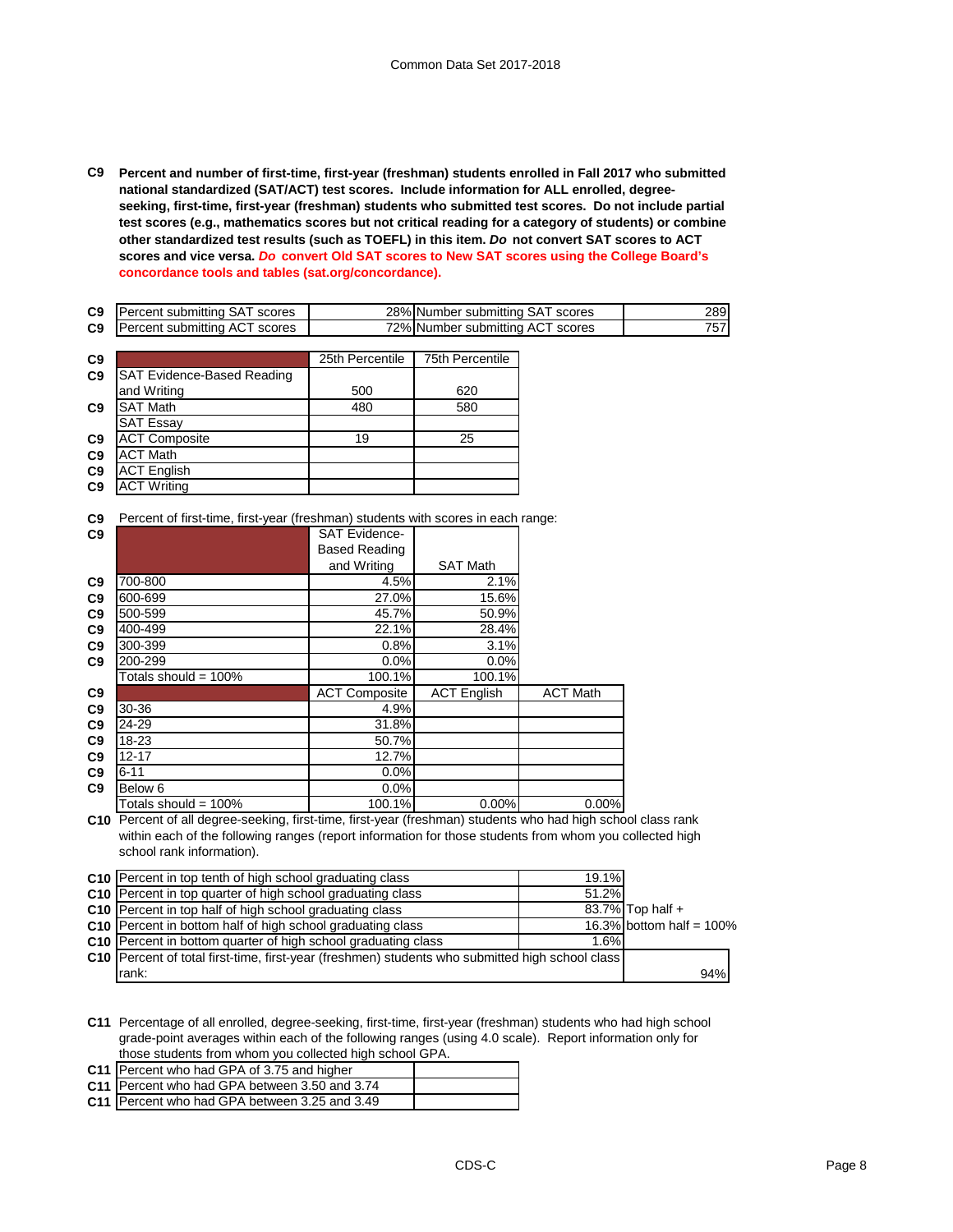| <b>C11 IPercent who had GPA between 3.00 and 3.24</b>                     |         |
|---------------------------------------------------------------------------|---------|
| C11 Percent who had GPA between 2.50 and 2.99                             |         |
| C11 Percent who had GPA between 2.0 and 2.49                              |         |
| C11 Percent who had GPA between 1.0 and 1.99                              |         |
| C11 Percent who had GPA below 1.0                                         |         |
| Totals should = $100\%$<br>0.00%                                          |         |
|                                                                           |         |
| C12 Average high school GPA of all degree-seeking, first-time, first-year |         |
| (freshman) students who submitted GPA:                                    | 3.98    |
| C12 Percent of total first-time, first-year (freshman) students who       |         |
| submitted high school GPA:                                                | 100.00% |

## **Admission Policies**

| C <sub>13</sub>                                                                        | Yes | No |
|----------------------------------------------------------------------------------------|-----|----|
| Does your institution have an<br>C <sub>13</sub>                                       |     |    |
| application fee?                                                                       |     |    |
| Amount of application fee:<br>C <sub>13</sub>                                          |     |    |
| C <sub>13</sub>                                                                        | Yes | No |
| C13 Can it be waived for applicants<br>with financial need?                            |     |    |
| C13 If you have an application fee and an on-line application option,<br>C13 Same fee: |     |    |
| C <sub>13</sub> Free:                                                                  |     |    |
| C13 Reduced:                                                                           |     |    |
|                                                                                        |     |    |
| C13                                                                                    | Yes | No |
| C13 Can on-line application fee be                                                     |     |    |
|                                                                                        |     |    |
| waived for applicants with                                                             |     |    |
| financial need?                                                                        |     |    |
|                                                                                        |     |    |
| C14 Application closing date                                                           |     |    |
| C14                                                                                    | Yes | No |
| C14 Does your institution have an                                                      |     |    |
| application closing date?                                                              |     |    |
| C14 Application closing date (fall):<br><b>C14</b> Priority date:                      |     |    |

| C15 |                                                                                     | Yes | N <sub>O</sub> |
|-----|-------------------------------------------------------------------------------------|-----|----------------|
|     | C15 Are first-time, first-year students accepted for terms other than<br>lthe fall? |     |                |
|     |                                                                                     |     |                |

**C16 Notification to applicants of admission decision sent** *(fill in one only)*

| C16 On a rolling basis beginning |
|----------------------------------|
| (data):                          |
| $C16$ By (date):                 |
| C16 Other:                       |
|                                  |

**C17 Reply policy for admitted applicants** *(fill in one only)*

| <b>The Police of Community application</b> ( <i>iiii iii</i> cho chif) |  |
|------------------------------------------------------------------------|--|
| C17 Must reply by (date):                                              |  |
| C <sub>17</sub> No set date:                                           |  |
| C17 Must reply by May 1 or within<br>weeks if notified                 |  |
| thereafter                                                             |  |
| C17 Other:                                                             |  |
|                                                                        |  |
| <b>C17</b> Deadline for housing deposit (MM/DD):                       |  |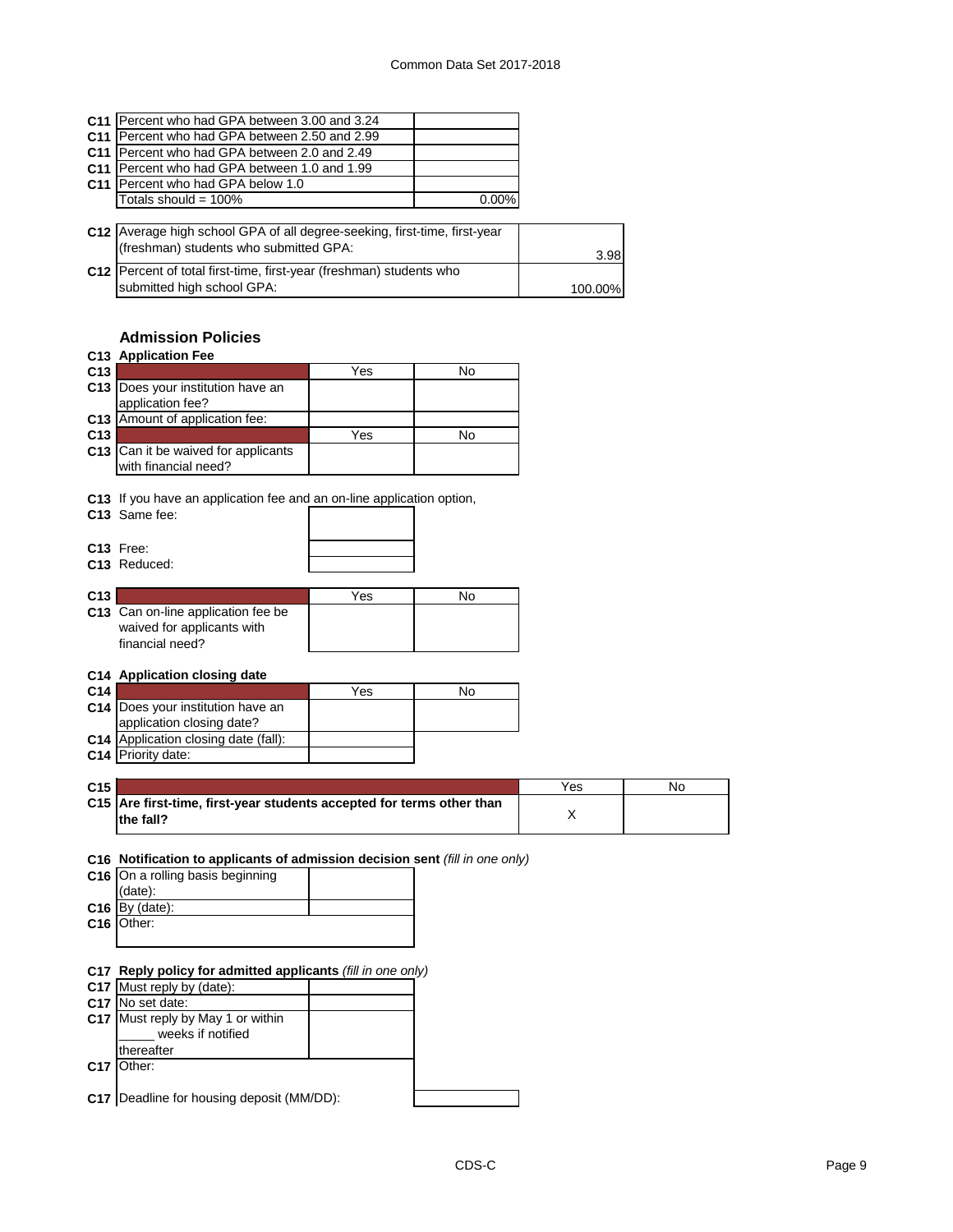|                 | C17 Amount of housing deposit:             |  |
|-----------------|--------------------------------------------|--|
|                 | C17 Refundable if student does not enroll? |  |
| C <sub>17</sub> | Yes, in full                               |  |
| C17             | Yes, in part                               |  |
| C <sub>17</sub> | No                                         |  |
|                 |                                            |  |

|     | C <sub>18</sub> Deferred admission                                                         |     |    |
|-----|--------------------------------------------------------------------------------------------|-----|----|
| C18 |                                                                                            | Yes | No |
|     | <b>C18</b> Does your institution allow students to postpone enrollment after<br>admission? |     |    |
|     | <b>C18</b> If yes, maximum period of postponement:                                         |     |    |

## **C19 Early admission of high school students**

| C19 |                                                                              | Yes | No |
|-----|------------------------------------------------------------------------------|-----|----|
|     | C19 Does your institution allow high school students to enroll as full-time. |     |    |
|     | first-time, first-year (freshman) students one year or more before high      |     |    |
|     | school graduation?                                                           |     |    |
|     |                                                                              |     |    |

- 
- Question removed from CDS.

**C20 Common Application Caucal C20 Common Application CD3** *Question removed from CDS.* (Initiated during 2006-2007 cycle)

## **Early Decision and Early Action Plans**

| that permits students to apply and be notified of an admission<br>decision well in advance of the regular notification date and that asks<br>students to commit to attending if accepted) for first-time, first-year<br>(freshman) applicants for fall enrollment?<br>C21 If "yes," please complete the following:<br>C21 First or only early decision plan closing date<br>C <sub>21</sub> First or only early decision plan notification date<br>C21 Other early decision plan closing date<br>C21 Other early decision plan notification date<br>C21 For the Fall 2017 entering class:<br>C21 Number of early decision applications received by your institution<br>C21 Number of applicants admitted under early decision plan<br><b>C21</b> Please provide significant details about your early decision plan: | <b>C21 Early Decision</b><br>C <sub>21</sub>                              | Yes | No |
|---------------------------------------------------------------------------------------------------------------------------------------------------------------------------------------------------------------------------------------------------------------------------------------------------------------------------------------------------------------------------------------------------------------------------------------------------------------------------------------------------------------------------------------------------------------------------------------------------------------------------------------------------------------------------------------------------------------------------------------------------------------------------------------------------------------------|---------------------------------------------------------------------------|-----|----|
|                                                                                                                                                                                                                                                                                                                                                                                                                                                                                                                                                                                                                                                                                                                                                                                                                     | C21 Does your institution offer an early decision plan (an admission plan |     |    |
|                                                                                                                                                                                                                                                                                                                                                                                                                                                                                                                                                                                                                                                                                                                                                                                                                     |                                                                           |     |    |
|                                                                                                                                                                                                                                                                                                                                                                                                                                                                                                                                                                                                                                                                                                                                                                                                                     |                                                                           |     |    |
|                                                                                                                                                                                                                                                                                                                                                                                                                                                                                                                                                                                                                                                                                                                                                                                                                     |                                                                           |     |    |
|                                                                                                                                                                                                                                                                                                                                                                                                                                                                                                                                                                                                                                                                                                                                                                                                                     |                                                                           |     |    |
|                                                                                                                                                                                                                                                                                                                                                                                                                                                                                                                                                                                                                                                                                                                                                                                                                     |                                                                           |     |    |
|                                                                                                                                                                                                                                                                                                                                                                                                                                                                                                                                                                                                                                                                                                                                                                                                                     |                                                                           |     |    |
|                                                                                                                                                                                                                                                                                                                                                                                                                                                                                                                                                                                                                                                                                                                                                                                                                     |                                                                           |     |    |
|                                                                                                                                                                                                                                                                                                                                                                                                                                                                                                                                                                                                                                                                                                                                                                                                                     |                                                                           |     |    |
|                                                                                                                                                                                                                                                                                                                                                                                                                                                                                                                                                                                                                                                                                                                                                                                                                     |                                                                           |     |    |
|                                                                                                                                                                                                                                                                                                                                                                                                                                                                                                                                                                                                                                                                                                                                                                                                                     |                                                                           |     |    |
|                                                                                                                                                                                                                                                                                                                                                                                                                                                                                                                                                                                                                                                                                                                                                                                                                     |                                                                           |     |    |
|                                                                                                                                                                                                                                                                                                                                                                                                                                                                                                                                                                                                                                                                                                                                                                                                                     |                                                                           |     |    |
|                                                                                                                                                                                                                                                                                                                                                                                                                                                                                                                                                                                                                                                                                                                                                                                                                     |                                                                           |     |    |
|                                                                                                                                                                                                                                                                                                                                                                                                                                                                                                                                                                                                                                                                                                                                                                                                                     |                                                                           |     |    |
|                                                                                                                                                                                                                                                                                                                                                                                                                                                                                                                                                                                                                                                                                                                                                                                                                     |                                                                           |     |    |
|                                                                                                                                                                                                                                                                                                                                                                                                                                                                                                                                                                                                                                                                                                                                                                                                                     |                                                                           |     |    |
| C22 Early action                                                                                                                                                                                                                                                                                                                                                                                                                                                                                                                                                                                                                                                                                                                                                                                                    | C <sub>22</sub>                                                           | Yes | No |

| C <sub>22</sub> |                                                                                                                                                                                                                    | Yes | No |
|-----------------|--------------------------------------------------------------------------------------------------------------------------------------------------------------------------------------------------------------------|-----|----|
|                 | C22  Do you have a nonbinding early action plan whereby students are<br>notified of an admission decision well in advance of the regular<br>notification date but do not have to commit to attending your college? |     |    |
|                 | C22 If "yes," please complete the following:                                                                                                                                                                       |     |    |
|                 | C <sub>22</sub> Early action closing date                                                                                                                                                                          |     |    |
|                 | C <sub>22</sub> Early action notification date                                                                                                                                                                     |     |    |

**C22** Is your early action plan a "restrictive" plan under which you limit students from applying to other early plans?

| C <sub>22</sub> | es |  |
|-----------------|----|--|
| C <sub>22</sub> |    |  |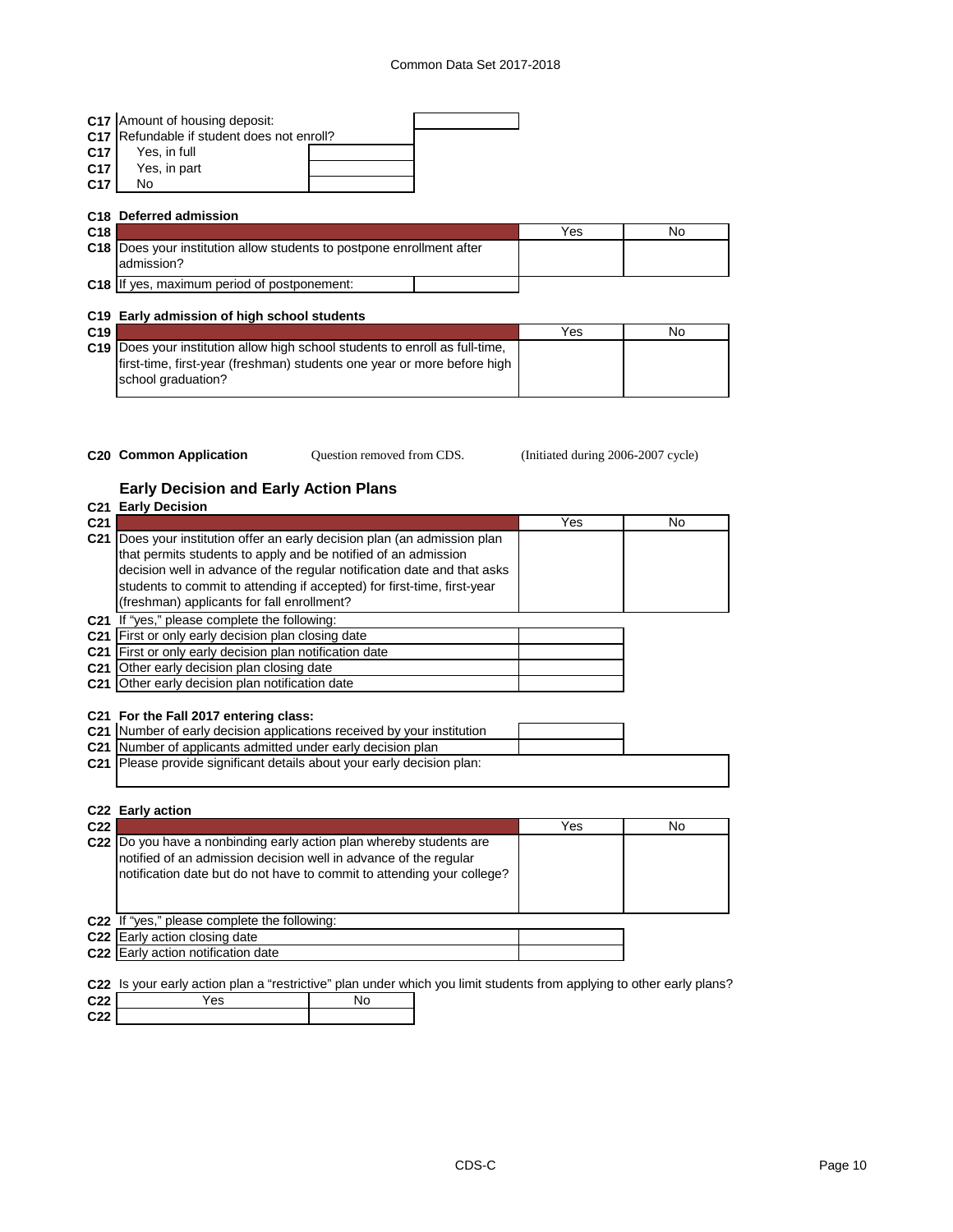## **D. TRANSFER ADMISSION**

## **Fall Applicants**

| D1 |                                                                                                                                                             | Yes | Nο |
|----|-------------------------------------------------------------------------------------------------------------------------------------------------------------|-----|----|
| D1 | Does your institution enroll transfer students? (If no,<br>please skip to Section E)                                                                        |     |    |
| D1 | If yes, may transfer students earn advanced standing credit<br>by transferring credits earned from course work completed<br>at other colleges/universities? |     |    |

**D2** Provide the number of students who applied, were admitted, and enrolled as degree-seeking transfer students in Fall 2017.

| D <sub>2</sub> |             | Applicants | Admitted   | Enrolled   |
|----------------|-------------|------------|------------|------------|
|                |             |            | Applicants | Applicants |
| D <sub>2</sub> | Men         | 252        | 181        | 132        |
| D <sub>2</sub> | Women       | 438        | 313        | 190        |
| D <sub>2</sub> | <b>otal</b> | 690        | 494        | 322        |

## **Application for Admission**

- **D3** Indicate terms for which transfers may enroll:
- D3 |Fall | 图 **D3** Winter
- D3 Spring Beau and Beau and Beau and Beau and Beau and Beau and Beau and Beau and Beau and Beau and Beau and Beau and Beau and Beau and Beau and Beau and Beau and Beau and Beau and Beau and Beau and Beau and Beau and Beau
- **D3** Summer

| D4 |                                                                                                                        | Yes | No |
|----|------------------------------------------------------------------------------------------------------------------------|-----|----|
| D4 | Must a transfer applicant have a minimum number of<br>credits completed or else must apply as an entering<br>freshman? |     |    |
| D4 | If yes, what is the minimum number of credits and the unit<br>lof measure?                                             |     |    |

## **D5** Indicate all items required of transfer students to apply for admission:

| D <sub>5</sub> |                                                         | Required of All | Recommended<br>of All | Recommended<br>of Some | Required of Some | Not Required |
|----------------|---------------------------------------------------------|-----------------|-----------------------|------------------------|------------------|--------------|
| D <sub>5</sub> | High school transcript                                  |                 |                       |                        |                  |              |
| D <sub>5</sub> | College transcript(s)                                   |                 |                       |                        |                  |              |
| D <sub>5</sub> | Essay or personal<br>statement                          |                 |                       |                        |                  | ∧            |
| D <sub>5</sub> | Interview                                               |                 |                       |                        |                  |              |
| D <sub>5</sub> | Standardized test scores                                |                 |                       |                        |                  |              |
| D <sub>5</sub> | Statement of good standing<br>from prior institution(s) | χ               |                       |                        |                  |              |

| <b>D6</b> If a minimum high school grade point average is required of |  |
|-----------------------------------------------------------------------|--|
| transfer applicants, specify (on a 4.0 scale):                        |  |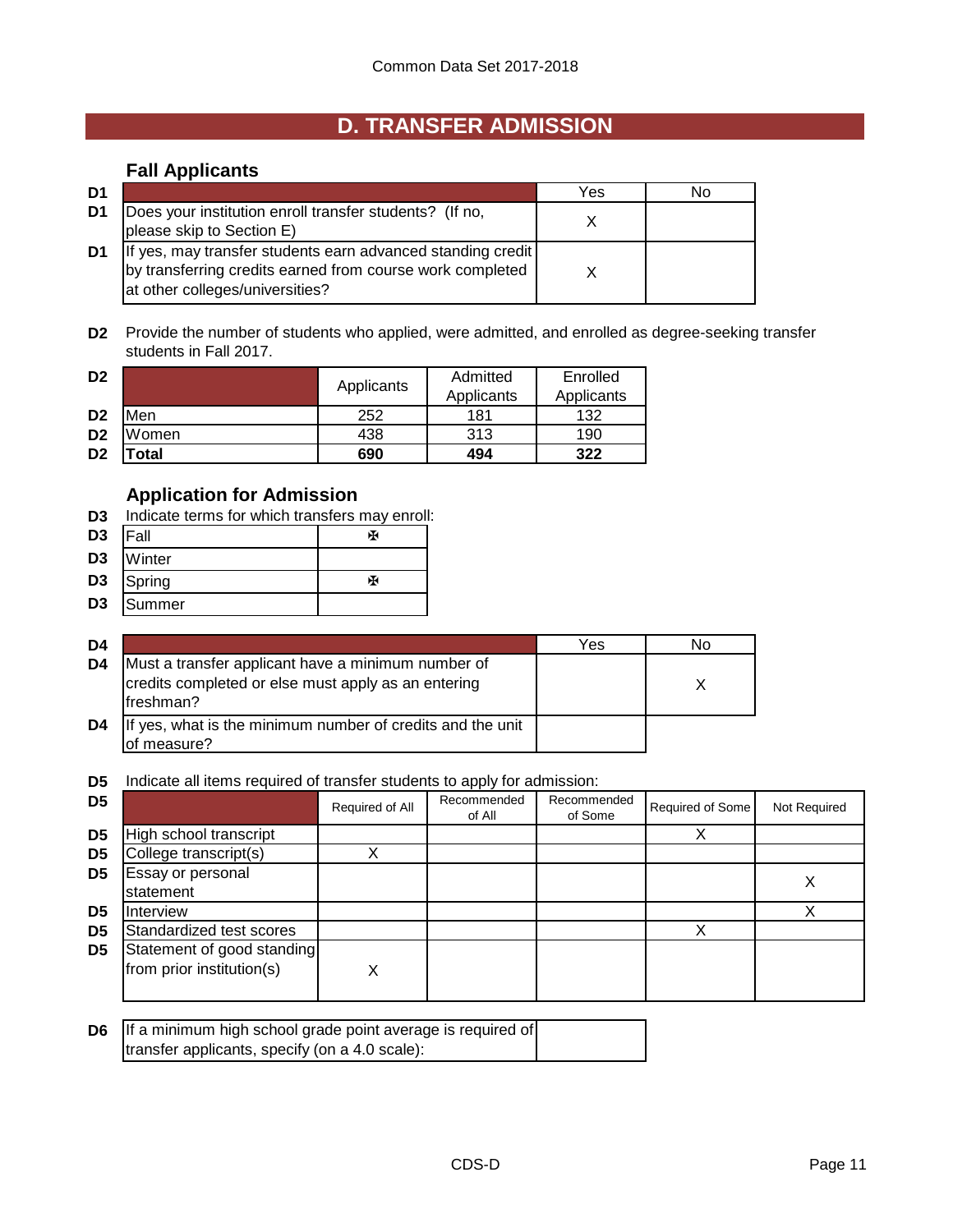| <b>D7</b> If a minimum college grade point average is required of |  |
|-------------------------------------------------------------------|--|
| transfer applicants, specify (on a 4.0 scale):                    |  |

**D8** List any other application requirements specific to transfer applicants:

**D9** List application priority, closing, notification, and candidate reply dates for transfer students. If applications are reviewed on a continuous or rolling basis, place a check mark in the "Rolling admission" column.

| D <sub>9</sub> |        | <b>Priority Date</b> | <b>Closing Date</b> | <b>Notification Date</b> | <b>Reply Date</b> | <b>Rolling</b><br>Admission |
|----------------|--------|----------------------|---------------------|--------------------------|-------------------|-----------------------------|
| D <sub>9</sub> | Fall   |                      |                     |                          |                   |                             |
| D <sub>9</sub> | Winter |                      |                     |                          |                   |                             |
| D <sub>9</sub> | Spring |                      |                     |                          |                   |                             |
| D <sub>9</sub> | Summer |                      |                     |                          |                   |                             |
|                |        |                      |                     |                          |                   |                             |

| <b>D10</b> |                                                                 | Yes | No |
|------------|-----------------------------------------------------------------|-----|----|
|            | <b>D10</b> Does an open admission policy, if reported, apply to |     |    |
|            | Itransfer students?                                             |     |    |

**D11** Describe additional requirements for transfer admission, if applicable:

## **Transfer Credit Policies**

| <b>D12</b> Report the lowest grade earned for any course that may be |             |
|----------------------------------------------------------------------|-------------|
| transferred for credit:                                              | 1.67 or C-I |

| D <sub>13</sub> |                                                             | Number | Unit Type |
|-----------------|-------------------------------------------------------------|--------|-----------|
|                 | <b>D13</b> Maximum number of credits or courses that may be |        |           |
|                 | transferred from a two-year institution:                    |        |           |

| D <sub>14</sub> |                                                                                                                  | Number | Unit Type |
|-----------------|------------------------------------------------------------------------------------------------------------------|--------|-----------|
|                 | D14 Maximum number of credits or courses that may be<br>transferred from a four-year institution:                |        |           |
|                 | D15   Minimum number of credits that transfers must complete at<br>your institution to earn an associate degree: |        |           |
|                 | D16 Minimum number of credits that transfers must complete at<br>your institution to earn a bachelor's degree:   |        |           |

**D17** Describe other transfer credit policies: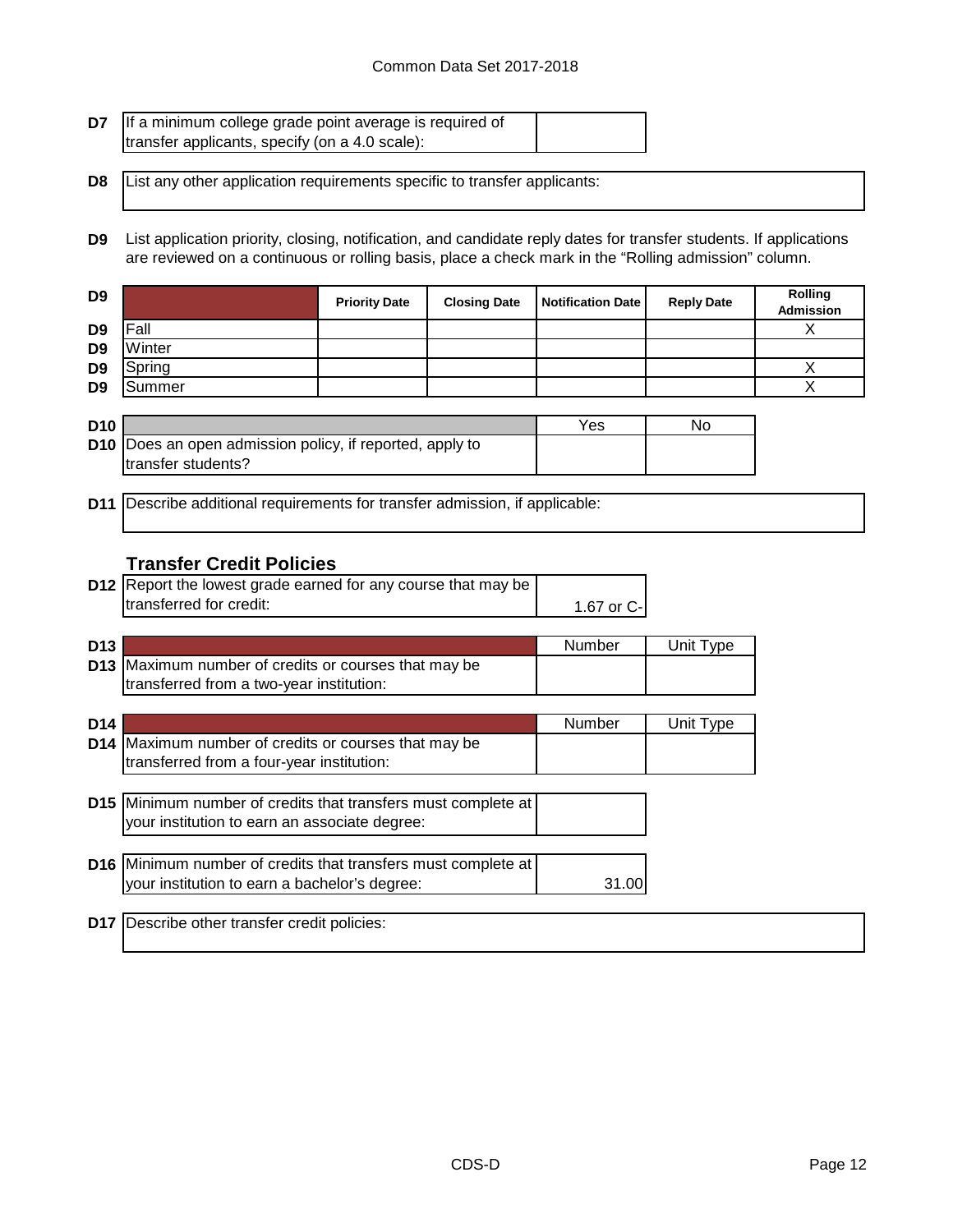# **E. ACADEMIC OFFERINGS AND POLICIES**

## **E1 Special study options:** Identify those programs available at your institution. Refer to the glossary for definitions.

| E <sub>1</sub> | Accelerated program                 |   |
|----------------|-------------------------------------|---|
| E <sub>1</sub> | Cooperative education program       |   |
| E <sub>1</sub> | Cross-registration                  | X |
| E <sub>1</sub> | Distance learning                   | X |
| E <sub>1</sub> | Double major                        | X |
| E <sub>1</sub> | Dual enrollment                     | X |
| E <sub>1</sub> | English as a Second Language (ESL)  |   |
| E <sub>1</sub> | Exchange student program (domestic) | X |
| E <sub>1</sub> | External degree program             |   |
| E <sub>1</sub> | Honors Program                      | X |
| E <sub>1</sub> | Independent study                   | X |
| E <sub>1</sub> | Internships                         | X |
| E <sub>1</sub> | Liberal arts/career combination     | X |
| E <sub>1</sub> | Student-designed major              | X |
| E <sub>1</sub> | Study abroad                        | X |
| E <sub>1</sub> | Teacher certification program       | X |
| E <sub>1</sub> | Weekend college                     |   |
| E <sub>1</sub> | Other (specify):                    |   |
|                |                                     |   |

**E2 This question has been removed from the Common Data Set.**

# **E3 Areas in which all or most students are required to complete some course**

|                | work prior to graduation:                                |   |
|----------------|----------------------------------------------------------|---|
| E <sub>3</sub> | Arts/fine arts                                           |   |
| E <sub>3</sub> | <b>Computer literacy</b>                                 |   |
| E <sub>3</sub> | English (including composition)                          |   |
| E3             | Foreign languages                                        |   |
| E3             | History                                                  | х |
| E3             | Humanities                                               | Χ |
| E <sub>3</sub> | <b>Mathematics</b>                                       |   |
| E3             | Philosophy                                               |   |
| E <sub>3</sub> | Sciences (biological or physical)                        |   |
| E <sub>3</sub> | Social science                                           |   |
| E <sub>3</sub> | Other (describe): Critical thinking and Human Experience |   |
|                |                                                          |   |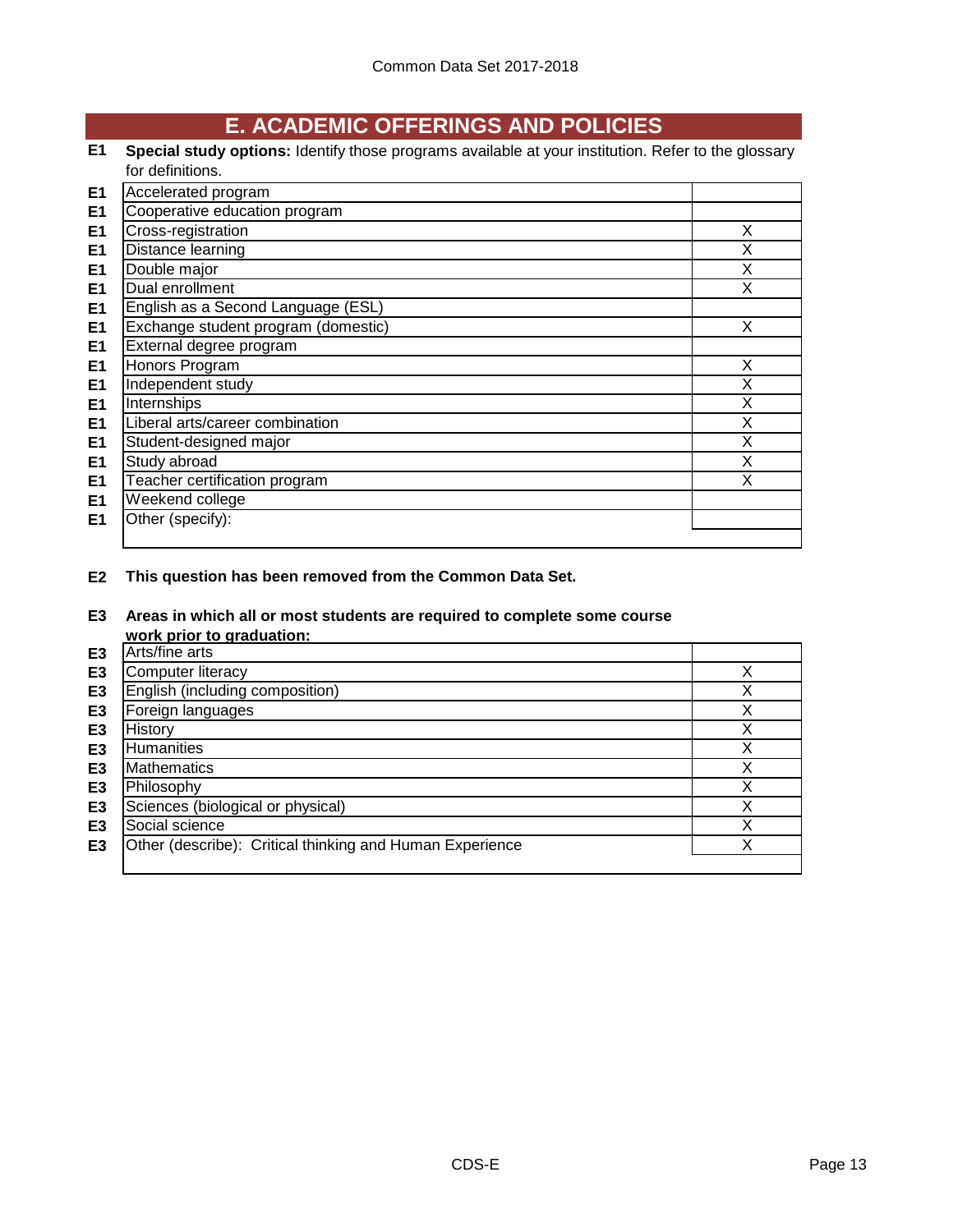## **F. STUDENT LIFE**

**F1** Percentages of first-time, first-year (freshman) degree-seeking students and degree-seeking undergraduates enrolled in Fall 2017 who fit the following categories:

| F <sub>1</sub> |                                                     | First-time, first-year |                |
|----------------|-----------------------------------------------------|------------------------|----------------|
|                |                                                     | (freshman)             | Undergraduates |
|                |                                                     | students               |                |
| F1             | Percent who are from out of state (exclude          |                        |                |
|                | international/nonresident aliens from the numerator |                        |                |
|                | and denominator)                                    | 11%                    | 9%             |
| F1             | Percent of men who join fraternities                | $0*%$                  | less than 1%   |
| F <sub>1</sub> | Percent of women who join sororities                | $0*%$                  | 2%             |
| F <sub>1</sub> | Percent who live in college-owned, -operated, or -  |                        |                |
|                | affiliated housing                                  | 91%                    | 48%            |
| F <sub>1</sub> | Percent who live off campus or commute              | 9%                     | 52%            |
| F <sub>1</sub> | Percent of students age 25 and older                | $0\%$                  | 7%             |
| F <sub>1</sub> | Average age of full-time students                   | 18                     | 21             |
| F1             | Average age of all students (full- and part-time)   | 18                     | 21             |

|  | <b>F2</b> Activities offered Identify those programs available at your institution. |
|--|-------------------------------------------------------------------------------------|
|  |                                                                                     |

|                | Activities offered facility those progra |                         |
|----------------|------------------------------------------|-------------------------|
| F <sub>2</sub> | <b>Campus Ministries</b>                 | Χ                       |
| F <sub>2</sub> | Choral groups                            | $\overline{\mathsf{x}}$ |
| F <sub>2</sub> | Concert band                             | $\overline{\mathsf{x}}$ |
| F <sub>2</sub> | Dance                                    | $\overline{\mathsf{x}}$ |
| F <sub>2</sub> | Drama/theater                            | X                       |
| F <sub>2</sub> | <b>International Student</b>             | X                       |
|                | Organization                             |                         |
| F <sub>2</sub> | Jazz band                                | X                       |
| F <sub>2</sub> | Literary magazine                        | X                       |
| F <sub>2</sub> | Marching band                            | Χ                       |
| F <sub>2</sub> | Model UN                                 | χ                       |
| F <sub>2</sub> | Music ensembles                          | X                       |
| F <sub>2</sub> | <b>Musical theater</b>                   | $\overline{\mathsf{x}}$ |
| F <sub>2</sub> | Opera                                    | $\overline{\mathsf{x}}$ |
| F <sub>2</sub> | Pep band                                 | X                       |
| F <sub>2</sub> | Radio station                            | $\overline{\mathsf{x}}$ |
| F <sub>2</sub> | Student government                       | $\overline{\mathsf{x}}$ |
| F <sub>2</sub> | Student newspaper                        | X                       |
| F <sub>2</sub> | Student-run film society                 |                         |
| F <sub>2</sub> | Symphony orchestra                       |                         |
| F <sub>2</sub> | <b>Television station</b>                | X                       |
| F2             | Yearbook                                 | Χ                       |

#### **F3 ROTC** (program offered in cooperation with Reserve Officers' Training Corps)

| F <sub>3</sub> |                                      | On Campus | At Cooperating<br>Institution | Name of Cooperating<br>Institution |
|----------------|--------------------------------------|-----------|-------------------------------|------------------------------------|
|                | <b>F3</b> Army ROTC is offered:      |           |                               | <b>IUNC-Charlotte</b>              |
|                | <b>F3</b> Naval ROTC is offered:     |           |                               |                                    |
|                | <b>F3</b> Air Force ROTC is offered: |           |                               | <b>IUNC-Charlotte</b>              |

**F4 Housing:** Check all types of college-owned, -operated, or -affiliated housing available for undergraduates at your institution.

| F4 | Coed dorms                                    | X |
|----|-----------------------------------------------|---|
| F4 | Men's dorms                                   |   |
| F4 | Women's dorms                                 | X |
| F4 | Apartments for married students               |   |
| F4 | Apartments for single students                | X |
| F4 | Special housing for disabled<br>students      |   |
| F4 | Special housing for international<br>students |   |
| F4 | Fraternity/sorority housing                   |   |
| F4 | Cooperative housing                           |   |
| F4 | Theme housing                                 | X |
| F4 | Wellness housing                              |   |
| F4 | Other housing options (specify):              |   |
|    |                                               |   |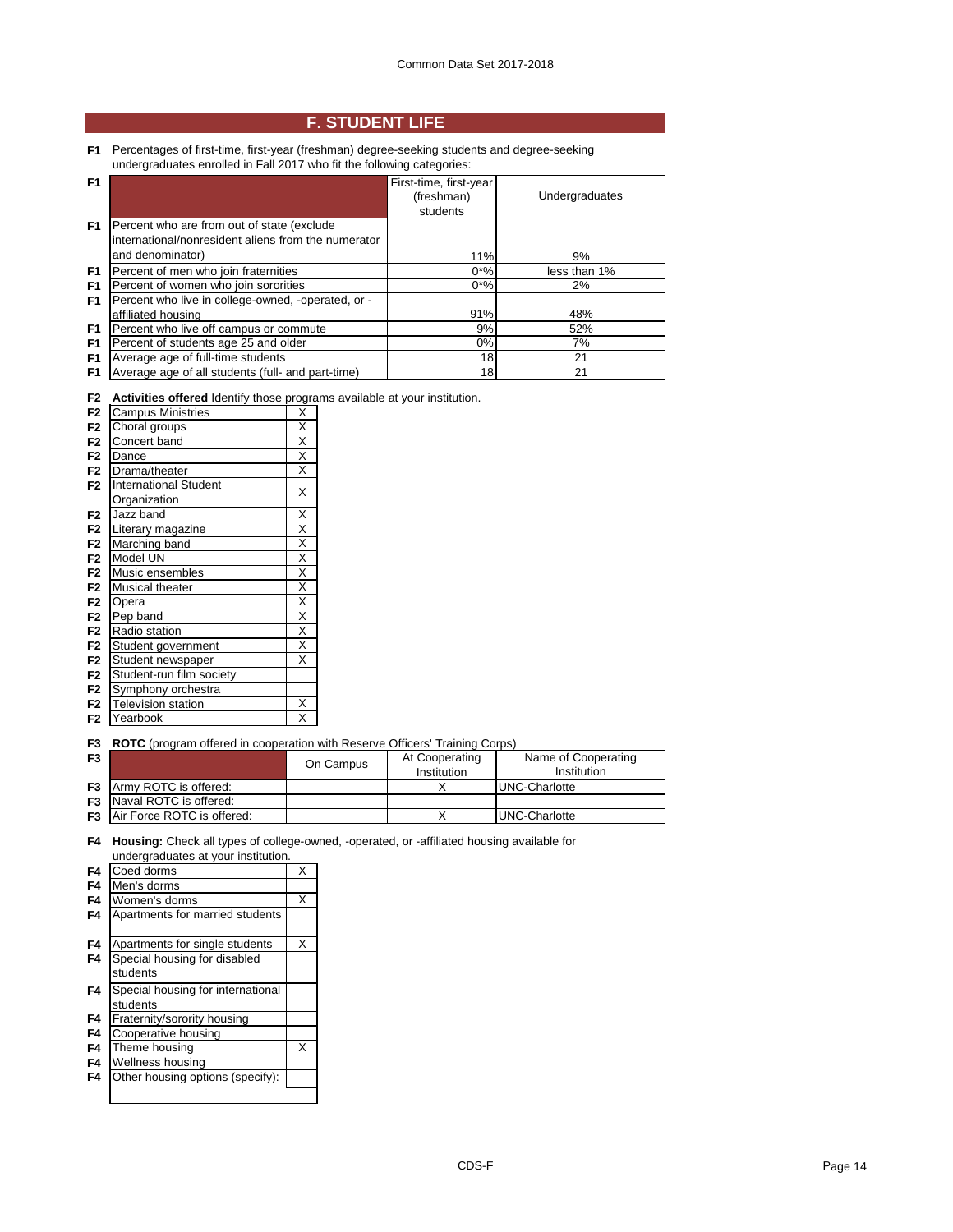## **G. ANNUAL EXPENSES**

**G0** Please provide the URL of your institution's net price calculator: https://www.winthrop.edu/finaid/default.aspx?id=20273 **Provide 2018-2019 academic year costs of attendance for the following categories that are applicable to your institution.**

X |and provide an approximate date (i.e., month/day) when your institution's final 2018-2019 academic year Check here if your institution's 2018-2019 academic year costs of attendance are not available at this time costs of attendance will be available:

- 31-Jul-18
- **G1 Undergraduate full-time tuition, required fees, room and board List the typical tuition, required fees, and room and board for a full-time undergraduate student for the FULL 2018-2019 academic year (30 semester or 45 quarter hours for institutions that derive annual tuition by multiplying credit hour cost by number of credits). A full academic year refers to the period of time generally extending from September to June; usually equated to two semesters, two trimesters, three quarters, or the period covered by a four-one-four plan. Room and board is defined as double occupancy and 19 meals per week or the maximum meal plan. Required fees include only charges that all full-time students must pay that are not included in tuition (e.g., registration, health, or activity fees.) Do not include optional fees (e.g., parking, laboratory use).**

| G <sub>1</sub> |                                                       | First-Year | Undergraduates |
|----------------|-------------------------------------------------------|------------|----------------|
| G <sub>1</sub> | PRIVATE INSTITUTIONS                                  |            |                |
|                | Tuition:                                              |            |                |
| G1             | PUBLIC INSTITUTIONS                                   |            |                |
|                | Tuition:                                              |            |                |
|                | In-district                                           |            |                |
| G1             | PUBLIC INSTITUTIONS                                   |            |                |
|                | In-state (out-of-district):                           |            |                |
| G1             | PUBLIC INSTITUTIONS                                   |            |                |
|                | Out-of-state:                                         |            |                |
| G1             | NONRESIDENT ALIENS                                    |            |                |
|                | Tuition:                                              |            |                |
|                |                                                       |            |                |
| G <sub>1</sub> | <b>REQUIRED FEES:</b>                                 |            |                |
|                |                                                       |            |                |
| G1             | ROOM AND BOARD:                                       |            |                |
|                | (on-campus)                                           |            |                |
| G <sub>1</sub> | <b>ROOM ONLY:</b>                                     |            |                |
|                | (on-campus)                                           |            |                |
| G <sub>1</sub> | <b>BOARD ONLY:</b>                                    |            |                |
|                | (on-campus meal plan)                                 |            |                |
|                |                                                       |            |                |
| G <sub>1</sub> | Comprehensive tuition and room and board fee (if your |            |                |
|                | college cannot provide separate tuition and room and  |            |                |
|                | board fees):                                          |            |                |
|                |                                                       |            |                |
| G1             | Other:                                                |            |                |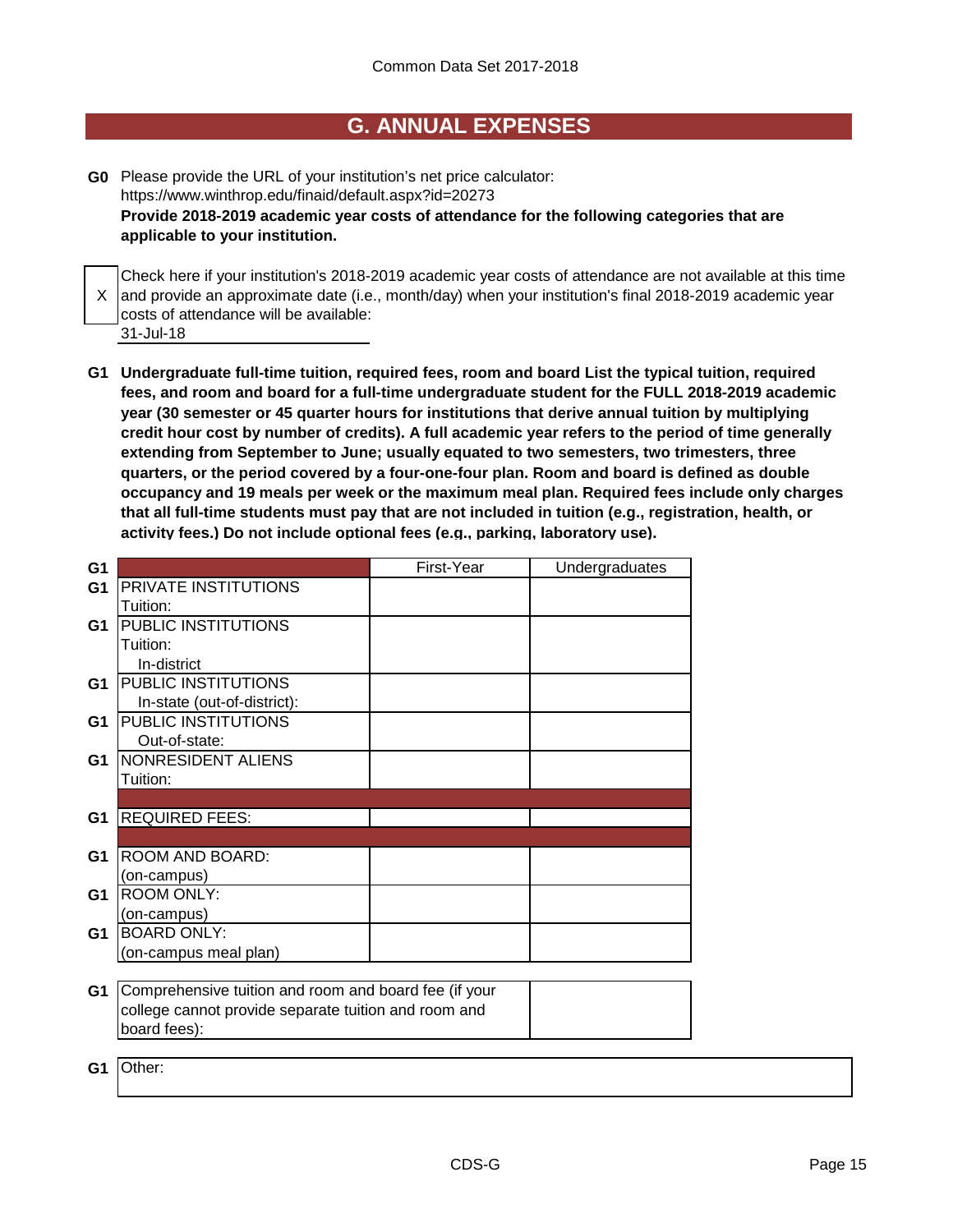| G <sub>2</sub> |                                                                                                           | Minimum | Maximum |
|----------------|-----------------------------------------------------------------------------------------------------------|---------|---------|
| G <sub>2</sub> | Number of credits per term a student can take for the<br>stated full-time tuition                         |         |         |
|                |                                                                                                           |         |         |
| G <sub>3</sub> |                                                                                                           | Yes     | No.     |
| G <sub>3</sub> | Do tuition and fees vary by year of study (e.g., sophomore,<br>junior, senior)?                           |         |         |
|                |                                                                                                           |         |         |
| G4             |                                                                                                           | Yes     | No.     |
| G4             | Do tuition and fees vary by undergraduate instructional<br>program?                                       |         |         |
| G <sub>4</sub> |                                                                                                           | %       |         |
| G4             | If yes, what percentage of full-time undergraduates pay<br>more than the tuition and fees reported in G1? |         |         |

**G5** Provide the estimated expenses for a typical full-time undergraduate student:

| G <sub>5</sub> |                                 | Residents | Commuters<br>(living at home) | Commuters<br>(not living at home) |
|----------------|---------------------------------|-----------|-------------------------------|-----------------------------------|
| G5             | Books and supplies              |           |                               |                                   |
| G <sub>5</sub> | Room only                       |           |                               |                                   |
| G <sub>5</sub> | Board only                      |           |                               |                                   |
| G <sub>5</sub> | Room and board total (if your   |           |                               |                                   |
|                | college cannot provide separate |           |                               |                                   |
|                | room and board figures for      |           |                               |                                   |
|                | commuters not living at home):  |           |                               |                                   |
| G5             | Transportation                  |           |                               |                                   |
| G5             | Other expenses                  |           |                               |                                   |

**G6** Undergraduate per-credit-hour charges (tuition only)

|                | <b>G6 PRIVATE INSTITUTIONS:</b> |  |
|----------------|---------------------------------|--|
| G <sub>6</sub> | <b>PUBLIC INSTITUTIONS</b>      |  |
|                | In-district:                    |  |
| G6             | <b>PUBLIC INSTITUTIONS</b>      |  |
|                | In-state (out-of-district):     |  |
| G6             | <b>PUBLIC INSTITUTIONS</b>      |  |
|                | Out-of-state:                   |  |
| G6             | INONRESIDENT ALIENS:            |  |
|                |                                 |  |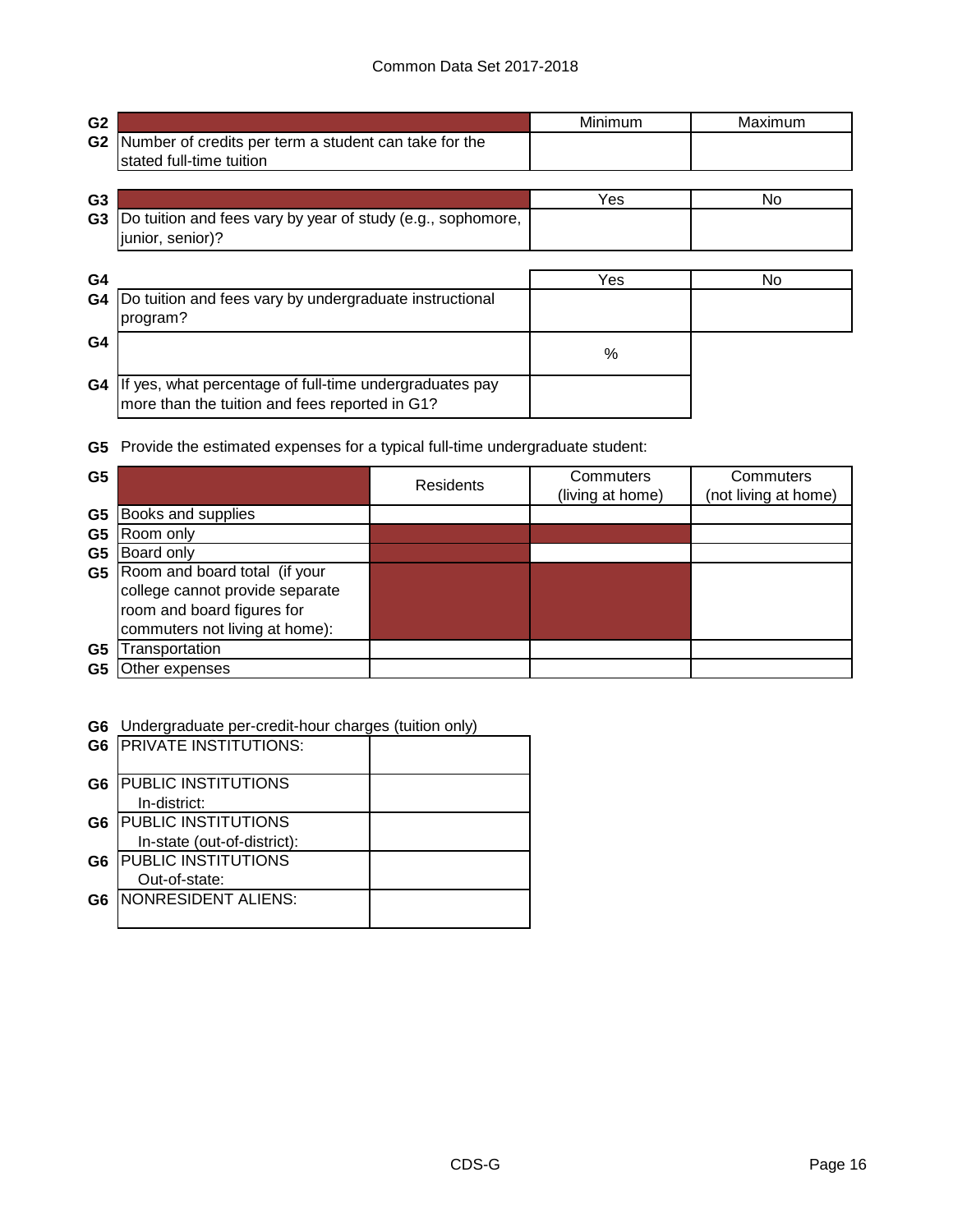## **H. FINANCIAL AID**

## **Aid Awarded to Enrolled Undergraduates**

Enter total dollar amounts awarded to enrolled full-time and less than full-time degree-seeking undergraduates (using the same cohort reported in CDS Question B1, "total degree-seeking" undergraduates) in the following categories. (Note: If the data being reported are final figures for the 2016- 2017 academic year (see the next item below), use the 2016-2017 academic year's CDS Question B1 cohort.) Include aid awarded to international students (i.e., those not qualifying for federal aid). Aid that is non-need-based but that was used to meet need should be reported in the need-based aid columns. (For a suggested order of precedence in assigning categories of aid to cover need, see the entry for "nonneed-based scholarship or grant aid" on the last page of the definitions section.)

| H <sub>1</sub> |                                                                                                                                      | 2017-2018<br>estimated | 2016-2017<br>final |
|----------------|--------------------------------------------------------------------------------------------------------------------------------------|------------------------|--------------------|
| H1             | Indicate the academic year for which data are reported for items H1,<br>H <sub>2</sub> , H <sub>2</sub> A, and H <sub>6</sub> below: |                        |                    |

**H3** Which needs-analysis methodology does your institution use in awarding institutional aid?

| H <sub>3</sub> | Federal methodology (FM)       |  |
|----------------|--------------------------------|--|
| H <sub>3</sub> | Institutional methodology (IM) |  |
| H <sub>3</sub> | Both FM and IM                 |  |

| H1             |                                                                                                                                                                                   | Need-based \$<br>(Include non-need-<br>based aid used to<br>meet need.) | Non-need-<br>based \$<br>(Exclude non-need-<br>based aid used to<br>meet need.) |
|----------------|-----------------------------------------------------------------------------------------------------------------------------------------------------------------------------------|-------------------------------------------------------------------------|---------------------------------------------------------------------------------|
| H <sub>1</sub> | <b>Scholarships/Grants</b>                                                                                                                                                        |                                                                         |                                                                                 |
| H1             | Federal                                                                                                                                                                           | \$9,670,348                                                             | \$35,728                                                                        |
| H1             | State (i.e., all states, not only the state in which your institution is<br>located)                                                                                              | \$9,857,210                                                             | \$4,804,404                                                                     |
| H1             | Institutional: Endowed scholarships, annual gifts and tuition funded<br>grants, awarded by the college, excluding athletic aid and tuition<br>waivers (which are reported below). | \$8,188,212                                                             | \$5,221,229                                                                     |
| <b>H1</b>      | Scholarships/grants from external sources (e.g., Kiwanis, National<br>Merit) not awarded by the college                                                                           | \$815,493                                                               | \$344,460                                                                       |
| H1             | <b>Total Scholarships/Grants</b>                                                                                                                                                  | \$28,531,263                                                            | \$10,405,821                                                                    |
| H1             | <b>Self-Help</b>                                                                                                                                                                  |                                                                         |                                                                                 |
| H1             | Student loans from all sources (excluding parent loans)                                                                                                                           | \$21,484,793                                                            | \$7,433,014                                                                     |
| H1             | <b>Federal Work-Study</b>                                                                                                                                                         | \$324,093                                                               |                                                                                 |
| H1             | State and other (e.g., institutional) work-study/employment (Note:<br>Excludes Federal Work-Study captured above.)                                                                |                                                                         |                                                                                 |
| H1             | <b>Total Self-Help</b>                                                                                                                                                            | \$21,808,886                                                            | \$7,433,014                                                                     |
| H1             | <b>Other</b>                                                                                                                                                                      |                                                                         |                                                                                 |
| H1             | Parent Loans                                                                                                                                                                      | \$5,402,373                                                             | \$3,643,611                                                                     |
| <b>H1</b>      | <b>Tuition Waivers</b><br>Reporting is optional. Report tuition waivers in this row if you choose                                                                                 |                                                                         |                                                                                 |
|                | to report them. Do not report tuition waivers elsewhere.                                                                                                                          | \$862,581                                                               | \$410,037                                                                       |
| H1             | <b>Athletic Awards</b>                                                                                                                                                            | \$921,829                                                               | \$1,661,573                                                                     |

**H2 Number of Enrolled Students Awarded Aid:** List the number of degree-seeking full-time and less-thanfull-time undergraduates who applied for and were awarded financial aid from any source. **Aid that is nonneed-based but that was used to meet need should be counted as need-based aid.** Numbers should reflect the cohort awarded the dollars reported in H1. Note: In the chart below, students may be counted in more than one row, and full-time freshmen should also be counted as full-time undergraduates.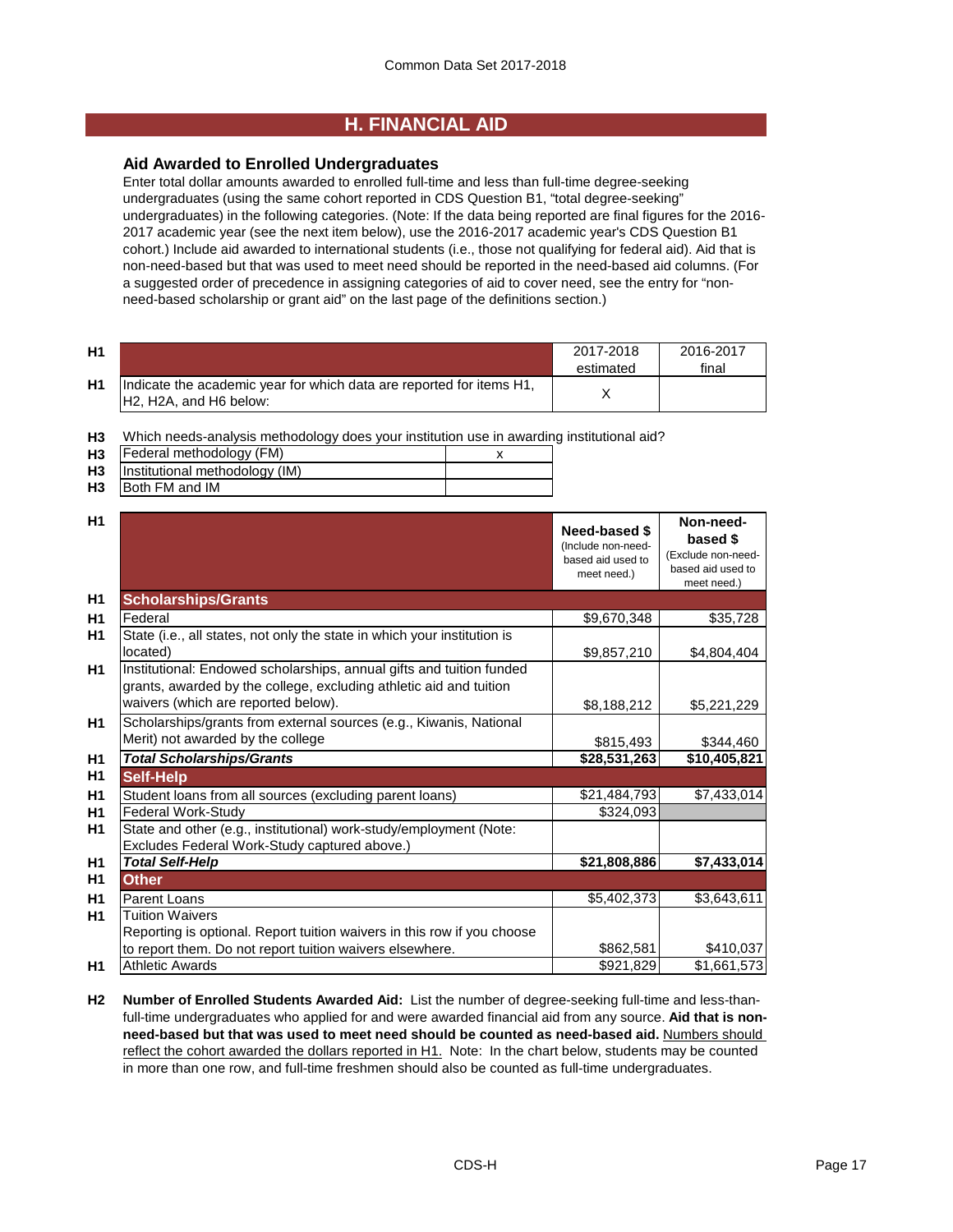| H <sub>2</sub> |     |                                                                                                                                                                                                                                                                                              | <b>First-time</b><br><b>Full-time</b><br>Freshmen | <b>Full-time</b><br>Undergraduate<br>(Incl. Fresh.) | <b>Less Than</b><br><b>Full-time</b><br>Undergraduate |
|----------------|-----|----------------------------------------------------------------------------------------------------------------------------------------------------------------------------------------------------------------------------------------------------------------------------------------------|---------------------------------------------------|-----------------------------------------------------|-------------------------------------------------------|
| H <sub>2</sub> |     | a) Number of degree-seeking undergraduate students<br>(CDS Item B1 if reporting on Fall 2016 cohort)                                                                                                                                                                                         | 1071                                              | 4537                                                | 253                                                   |
| H <sub>2</sub> |     | b) Number of students in line a who applied for need-<br>based financial aid                                                                                                                                                                                                                 | 986                                               | 3891                                                | 185                                                   |
| H <sub>2</sub> |     | c) Number of students in line <b>b</b> who were determined to<br>have financial need                                                                                                                                                                                                         | 857                                               | 3385                                                | 154                                                   |
| H <sub>2</sub> |     | d) Number of students in line c who were awarded any<br>financial aid                                                                                                                                                                                                                        | 855                                               | 3370                                                | 146                                                   |
| H <sub>2</sub> |     | e) Number of students in line d who were awarded any<br>need-based scholarship or grant aid                                                                                                                                                                                                  | 843                                               | 3083                                                | 96                                                    |
| H <sub>2</sub> | f)  | Number of students in line <b>d</b> who were awarded any<br>need-based self-help aid                                                                                                                                                                                                         | 619                                               | 2644                                                | 126                                                   |
| H <sub>2</sub> |     | g) Number of students in line d who were awarded any<br>non-need-based scholarship or grant aid                                                                                                                                                                                              | 130                                               | 414                                                 | 1                                                     |
| H <sub>2</sub> |     | h) Number of students in line <b>d</b> whose need was fully met<br>(exclude PLUS loans, unsubsidized loans, and private<br>alternative loans)                                                                                                                                                | 122                                               | 492                                                 | 1                                                     |
| H <sub>2</sub> | li) | On average, the percentage of need that was met of<br>students who were awarded any need-based aid.<br>Exclude any aid that was awarded in excess of need as<br>well as any resources that were awarded to replace<br>EFC (PLUS loans, unsubsidized loans, and private<br>alternative loans) | 60.0%                                             | 56.0%                                               | 28.0%                                                 |
| H <sub>2</sub> |     | The average financial aid package of those in line d.<br>Exclude any resources that were awarded to replace<br>EFC (PLUS loans, unsubsidized loans, and private<br>alternative loans)                                                                                                        | \$<br>14,407                                      | \$<br>13,080                                        | \$4,750                                               |
| H <sub>2</sub> | k)  | Average need-based scholarship and grant award of<br>those in line e                                                                                                                                                                                                                         | \$9,785                                           | \$8,744                                             | \$2,598                                               |
| H <sub>2</sub> |     | Average need-based self-help award (excluding PLUS<br>loans, unsubsidized loans, and private alternative loans)<br>of those in line f                                                                                                                                                        | \$3,528                                           | \$4,392                                             | \$3,256                                               |
| H <sub>2</sub> |     | m) Average need-based loan (excluding PLUS loans,<br>unsubsidized loans, and private alternative loans) of<br>those in line f who were awarded a need-based loan                                                                                                                             | 3,404<br>\$                                       | 4,361<br>\$                                         | \$3,744                                               |

**H2A Number of Enrolled Students Awarded Non-need-based Scholarships and Grants**: List the number of degree-seeking full-time and less-than-full-time undergraduates who had no financial need and who were awarded institutional non-need-based scholarship or grant aid. Numbers should reflect the cohort awarded the dollars reported in H1. Note: In the chart below, students may be counted in more than one row, and full-time freshmen should also be counted as full-time undergraduates.

| H2A                 |                                                                                                                                                                                                                  | <b>First-time</b><br><b>Full-time</b><br><b>Freshmen</b> | <b>Full-time</b><br>Undergrad<br>(Incl. Fresh.) | Less Than<br><b>Full-time</b><br><b>Undergrad</b> |
|---------------------|------------------------------------------------------------------------------------------------------------------------------------------------------------------------------------------------------------------|----------------------------------------------------------|-------------------------------------------------|---------------------------------------------------|
| H <sub>2</sub> A In | Number of students in line a who had no financial need<br>and who were awarded institutional non-need-based<br>scholarship or grant aid (exclude those who were<br>awarded athletic awards and tuition benefits) | 124                                                      | 549                                             | 3                                                 |
| $H2A$ (o)           | Average dollar amount of institutional non-need-based<br>scholarship and grant aid awarded to students in line n                                                                                                 | \$5,244                                                  | \$<br>5,268                                     | 1,500<br>S                                        |
| $H2A$ $ p\rangle$   | Number of students in line a who were awarded an<br>institutional non-need-based athletic scholarship or<br>grant                                                                                                | 26                                                       | 116                                             |                                                   |
| $H2A$ $q)$          | Average dollar amount of institutional non-need-based<br>athletic scholarships and grants awarded to students in<br>line <b>p</b>                                                                                | 13,901<br>\$.                                            | 11,193<br>S.                                    | 5,000<br>S.                                       |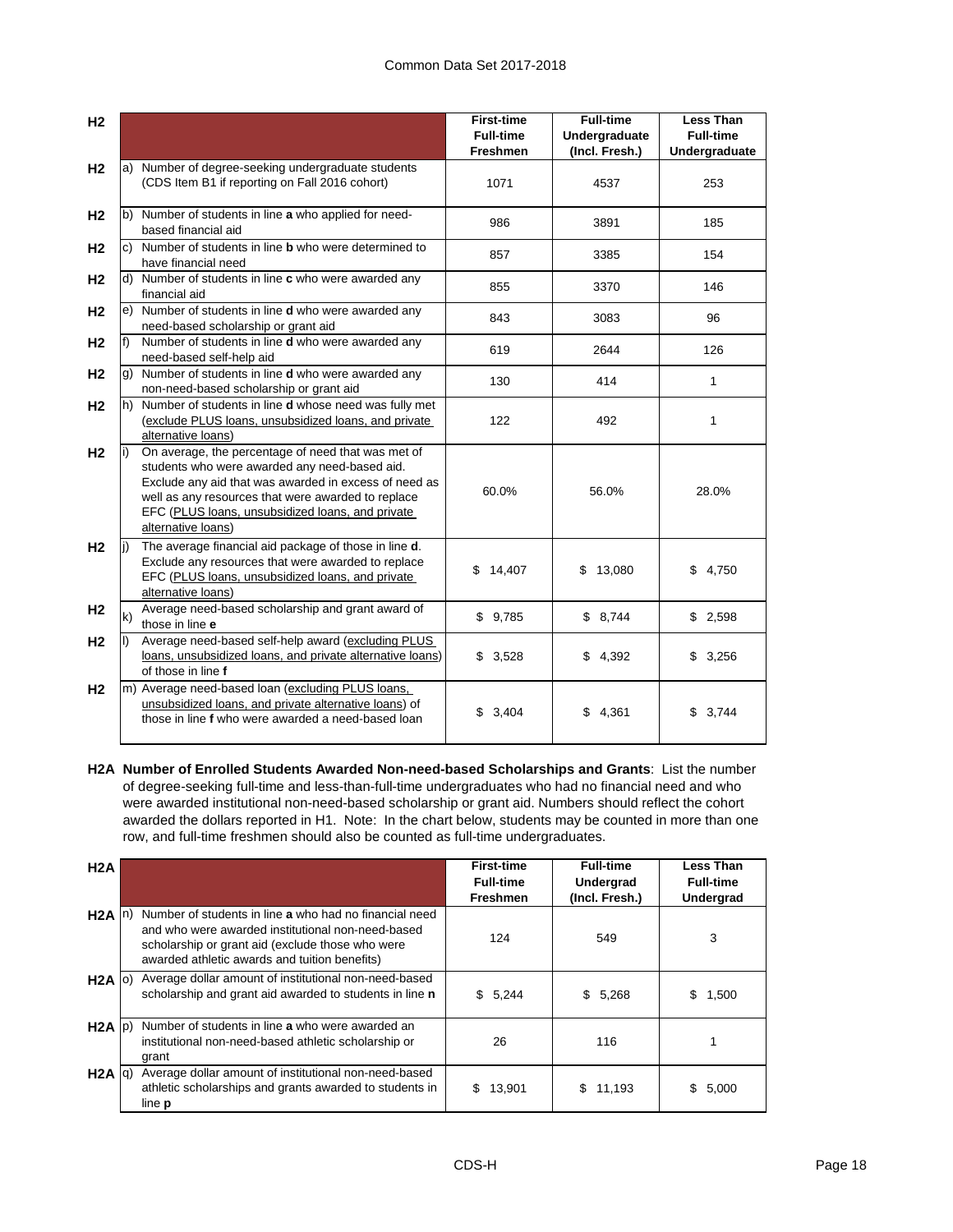### **H3** Incorporated into H1 above.

**Note:** These are the graduates and loan types to include and exclude in order to fill out CDS H4 and H5.

Include: \* 2017 undergraduate class: all students who started at your institution as firsttime students and received a bachelor's degree between July 1, 2016 and June 30, 2017.

\* only loans made to students who borrowed

- while enrolled at your institution.
- \* co-signed loans.

Exclude: \* students who transferred in.

- \* money borrowed at other institutions.
- \* parent loans

**H5**

**H5**

\* students who did not graduate or who graduated with another degree or certificate (but no bachelor's degree)

| H4   Provide the number of students in the 2017 undergraduate class who started at your   |
|-------------------------------------------------------------------------------------------|
| linstitution as first-time students and received a bachelor's degree between July 1, 2016 |
| and June 30, 2017. Exclude students who transferred into your institution                 |

Number and percent of students in class (defined in H4 above) borrowing from federal, non-federal, and any loan sources, and the average (or mean) amount borrowed. NOTE: The "Average per-undergraduate-borrower cumulative principal borrowed," is designed to provide better information about student borrowing from federal and nonfederal (institutional, state, commercial) sources. The numbers, percentages, and averages for each row should be based only on the loan source specified for the particular row. For example, the federal loans average (row b) should only be the cumulative average of federal loans and the private loans average (row e) should only be the cumulative average of private loans.

| <b>Source/Type of Loan</b>                                                                                                                                                                                                                                | Number in the<br>class (defined in<br>H <sub>4</sub> above) who<br>borrowed from<br>specified in the<br>first column | Percent of the<br>class (defined<br>above) who<br>borrowed from<br>the types of<br>the types of loans loans specified in<br>the first column<br>(nearest $1\%$ ) | Average per-<br>undergraduate-<br>borrower<br>cumulative<br>principal<br>borrowed from<br>the types of loans<br>specified in the<br>first column<br>(nearest \$1) |
|-----------------------------------------------------------------------------------------------------------------------------------------------------------------------------------------------------------------------------------------------------------|----------------------------------------------------------------------------------------------------------------------|------------------------------------------------------------------------------------------------------------------------------------------------------------------|-------------------------------------------------------------------------------------------------------------------------------------------------------------------|
| a) Any loan program: Federal Perkins, Federal Stafford<br>Subsidized and Unsubsidized, institutional, state, private<br>loans that your institution is aware of, etc. Include both<br>Federal Direct Student Loans and Federal Family<br>Education Loans. | 550                                                                                                                  | 84.00%                                                                                                                                                           | \$30,061                                                                                                                                                          |
| b) Federal loan programs: Federal Perkins, Federal<br>Stafford Subsidized and Unsubsidized, Include both<br>Federal Direct Student Loans and Federal Family<br>Education Loans.                                                                           | 509                                                                                                                  | 78.00%                                                                                                                                                           | \$26,484                                                                                                                                                          |
| c) Institutional loan programs.                                                                                                                                                                                                                           | $\Omega$                                                                                                             | $0.00\%$                                                                                                                                                         | \$0                                                                                                                                                               |
| d) State loan programs.                                                                                                                                                                                                                                   | 41                                                                                                                   | 6.00%                                                                                                                                                            | \$10,057                                                                                                                                                          |

**653**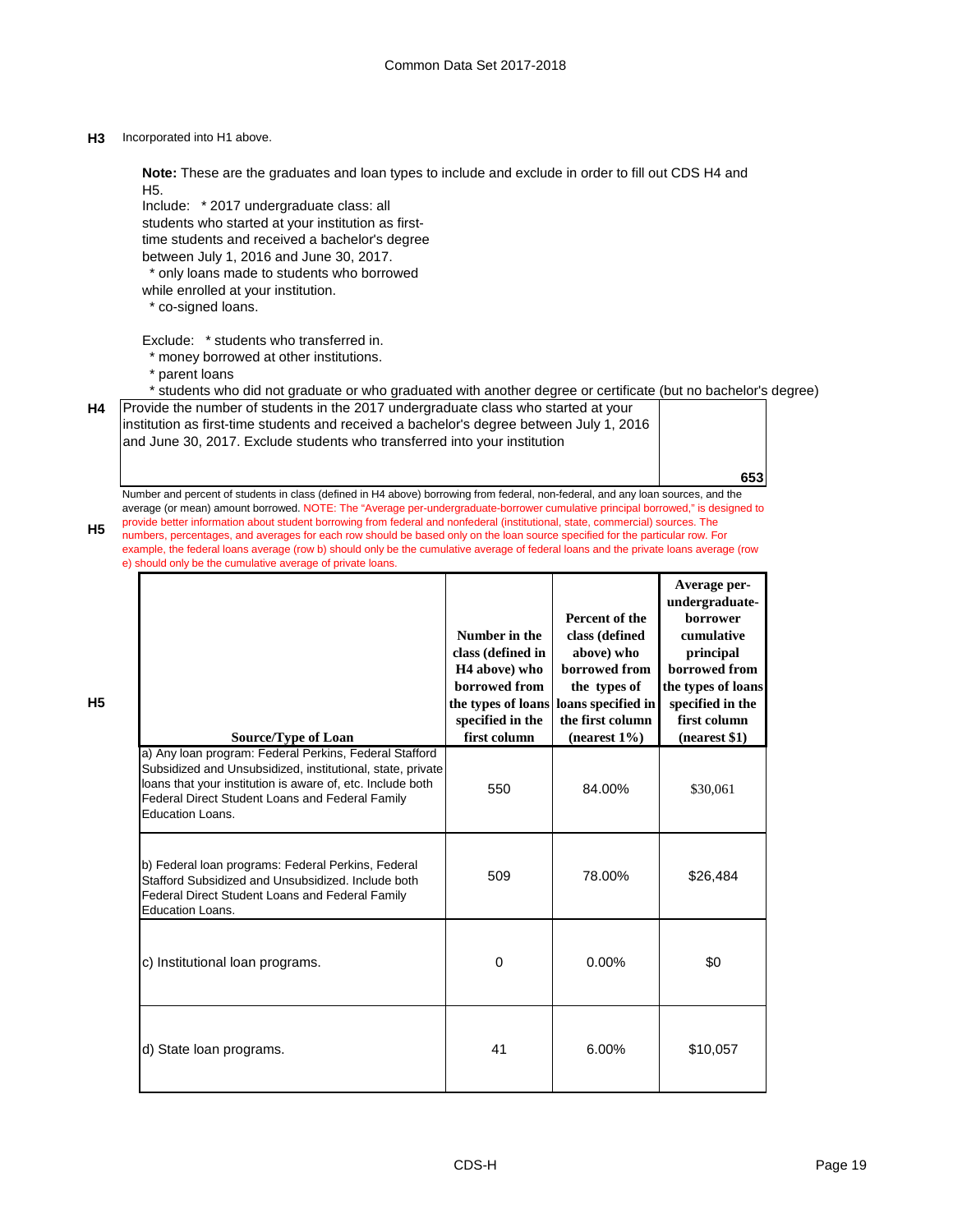| e) Private student loans made by a bank or<br>lender. | 104 | 16.00% | \$25,213 |  |
|-------------------------------------------------------|-----|--------|----------|--|
|-------------------------------------------------------|-----|--------|----------|--|

## **Aid to Undergraduate Degree-seeking Nonresident Aliens** (Note: Report numbers and

dollar amounts for the same academic year checked in item H1.)

**H6** Indicate your institution's policy regarding institutional scholarship and grant aid for undergraduate degreeseeking nonresident aliens:

| H <sub>6</sub> | Institutional need-based scholarship or grant aid is available                                                                                                                                                                  |             |
|----------------|---------------------------------------------------------------------------------------------------------------------------------------------------------------------------------------------------------------------------------|-------------|
| H <sub>6</sub> | Institutional non-need-based scholarship or grant aid is available                                                                                                                                                              |             |
| H <sub>6</sub> | Institutional scholarship or grant aid is not available                                                                                                                                                                         |             |
| H <sub>6</sub> | If institutional financial aid is available for undergraduate degree-seeking nonresident<br>aliens, provide the number of undergraduate degree-seeking nonresident aliens who<br>were awarded need-based or non-need-based aid: | 57          |
| H <sub>6</sub> | Average dollar amount of institutional financial aid awarded to undergraduate degree-<br>seeking nonresident aliens:                                                                                                            | \$23,180    |
| H <sub>6</sub> | Total dollar amount of institutional financial aid awarded to undergraduate degree-<br>seeking nonresident aliens:                                                                                                              | \$1,274,876 |

**H7** Check off all financial aid forms nonresident alien first-year financial aid applicants must submit:

| <b>H7</b> | Institution's own financial aid form              |  |
|-----------|---------------------------------------------------|--|
| <b>H7</b> | <b>ICSS/Financial Aid PROFILE</b>                 |  |
| <b>H7</b> | International Student's Financial Aid Application |  |
| <b>H7</b> | International Student's Certification of Finances |  |
| <b>H7</b> | Other (specify):                                  |  |
|           |                                                   |  |

## **Process for First-Year/Freshman Students**

**H8** Check off all financial aid forms domestic first-year (freshman) financial aid applicants must submit:

| H <sub>8</sub> | <b>FAFSA</b>                         |  |
|----------------|--------------------------------------|--|
| H <sub>8</sub> | Institution's own financial aid form |  |
| H <sub>8</sub> | <b>ICSS/Financial Aid PROFILE</b>    |  |
| H <sub>8</sub> | State aid form                       |  |
| H <sub>8</sub> | Noncustodial PROFILE                 |  |
| H <sub>8</sub> | Business/Farm Supplement             |  |
| H <sub>8</sub> | Other (specify):                     |  |
|                |                                      |  |

**H9** Indicate filing dates for first-year (freshman) students:

| H <sub>9</sub> | Priority date for filing required financial aid forms:             |  |
|----------------|--------------------------------------------------------------------|--|
| H <sub>9</sub> | Deadline for filing required financial aid forms:                  |  |
| H9             | No deadline for filing required forms (applications processed on a |  |
|                | rolling basis):                                                    |  |
|                |                                                                    |  |

**H10** Indicate notification dates for first-year (freshman) students (answer a or b):

|                 | H <sub>10</sub> a) Students notified on or about (date): |      |    |
|-----------------|----------------------------------------------------------|------|----|
| H <sub>10</sub> |                                                          | Yes  | No |
|                 | H <sub>10</sub> b) Students notified on a rolling basis: |      |    |
| <b>H10</b>      | If yes, starting date:                                   | 3/15 |    |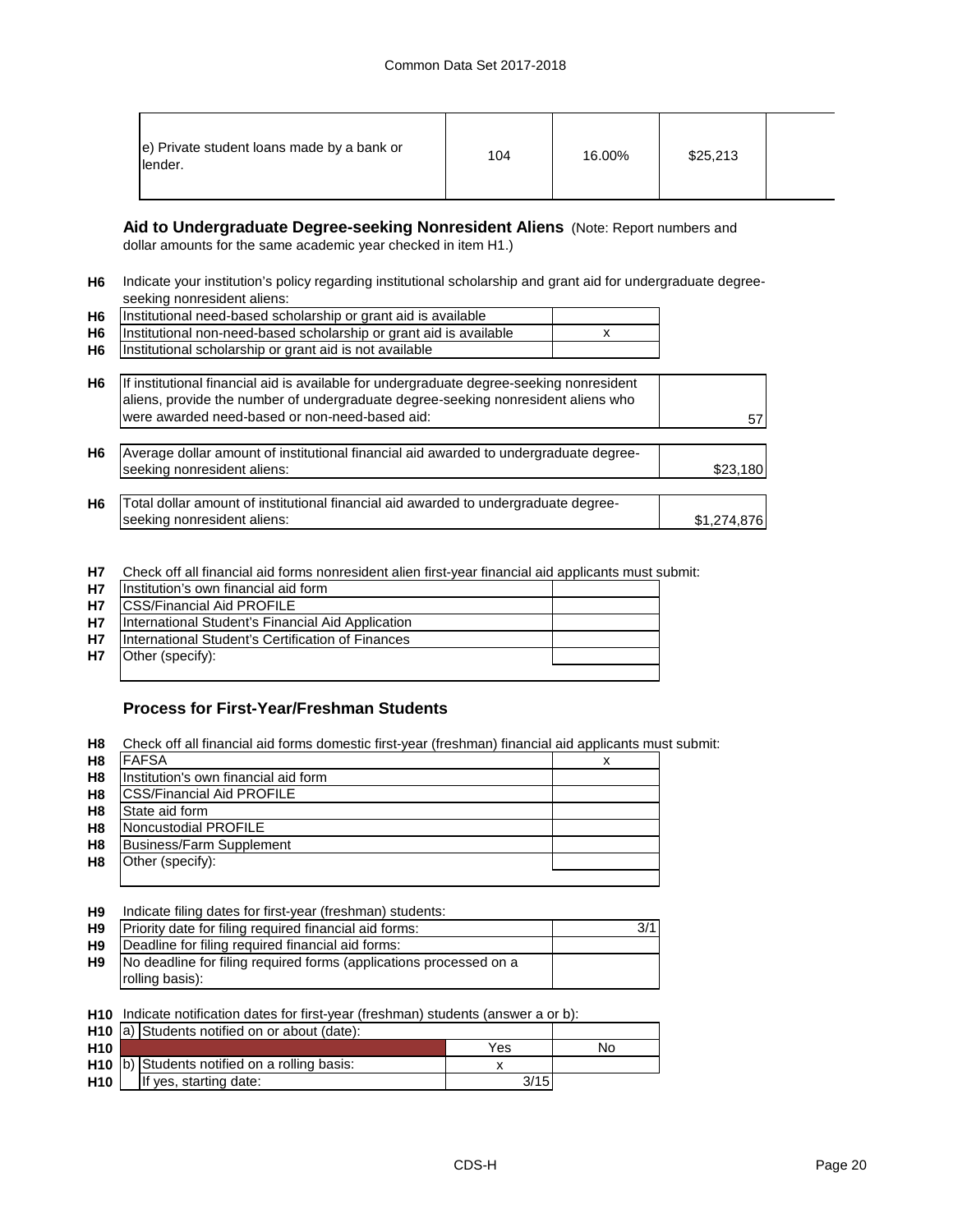**H11** Indicate reply dates:

| H11 Students must reply by (date):                  |  |
|-----------------------------------------------------|--|
| H <sub>11</sub> or within<br>weeks of notification. |  |

## **Types of Aid Available**

Please check off all types of aid available to undergraduates at your institution:

**H12** Loans

**H12** FEDERAL DIRECT STUDENT LOAN PROGRAM (DIRECT LOAN)

| <b>H12</b> Direct Subsidized Stafford Loans   |  |
|-----------------------------------------------|--|
| <b>H12</b> Direct Unsubsidized Stafford Loans |  |
| <b>H12 Direct PLUS Loans</b>                  |  |

| <b>H12</b> Federal Perkins Loans                      |  |
|-------------------------------------------------------|--|
| <b>H12</b> Federal Nursing Loans                      |  |
| <b>H12</b> State Loans                                |  |
| H12 College/university loans from institutional funds |  |
| H12 Other (specify):                                  |  |
|                                                       |  |

## **H13** Scholarships and Grants

|                 | <b>H13</b> NEED-BASED:                                                   |   |
|-----------------|--------------------------------------------------------------------------|---|
|                 | H <sub>13</sub> Federal Pell                                             | x |
| H <sub>13</sub> | <b>SEOG</b>                                                              | x |
|                 | <b>H13</b> State scholarships/grants                                     | x |
|                 | <b>H13</b> Private scholarships                                          | x |
|                 | H13 College/university scholarship or grant aid from institutional funds | x |
|                 | <b>H13</b> United Negro College Fund                                     |   |
|                 | H13 Federal Nursing Scholarship                                          |   |
|                 | <b>H13</b> Other (specify):                                              |   |
|                 |                                                                          |   |

**H14** Check off criteria used in awarding institutional aid. Check all that apply.

| H <sub>14</sub> |                          | Non-Need Based | Need-Based |
|-----------------|--------------------------|----------------|------------|
| H <sub>14</sub> | Academics                | x              |            |
| H <sub>14</sub> | Alumni affiliation       |                |            |
| H <sub>14</sub> | Art                      | X              |            |
| H <sub>14</sub> | <b>Athletics</b>         | X              |            |
| H <sub>14</sub> | Job skills               |                |            |
| H <sub>14</sub> | <b>ROTC</b>              |                |            |
| H <sub>14</sub> | Leadership               |                |            |
| H <sub>14</sub> | <b>Minority status</b>   |                |            |
| H <sub>14</sub> | Music/drama              | x              |            |
| H <sub>14</sub> | Religious affiliation    |                |            |
| H <sub>14</sub> | State/district residency | x              |            |

**H15** If your institution has recently implemented any major financial aid policy, program, or initiative to make your institution more affordable to incoming students such as replacing loans with grants, or waiving costs for families below a certain income level please provide details below: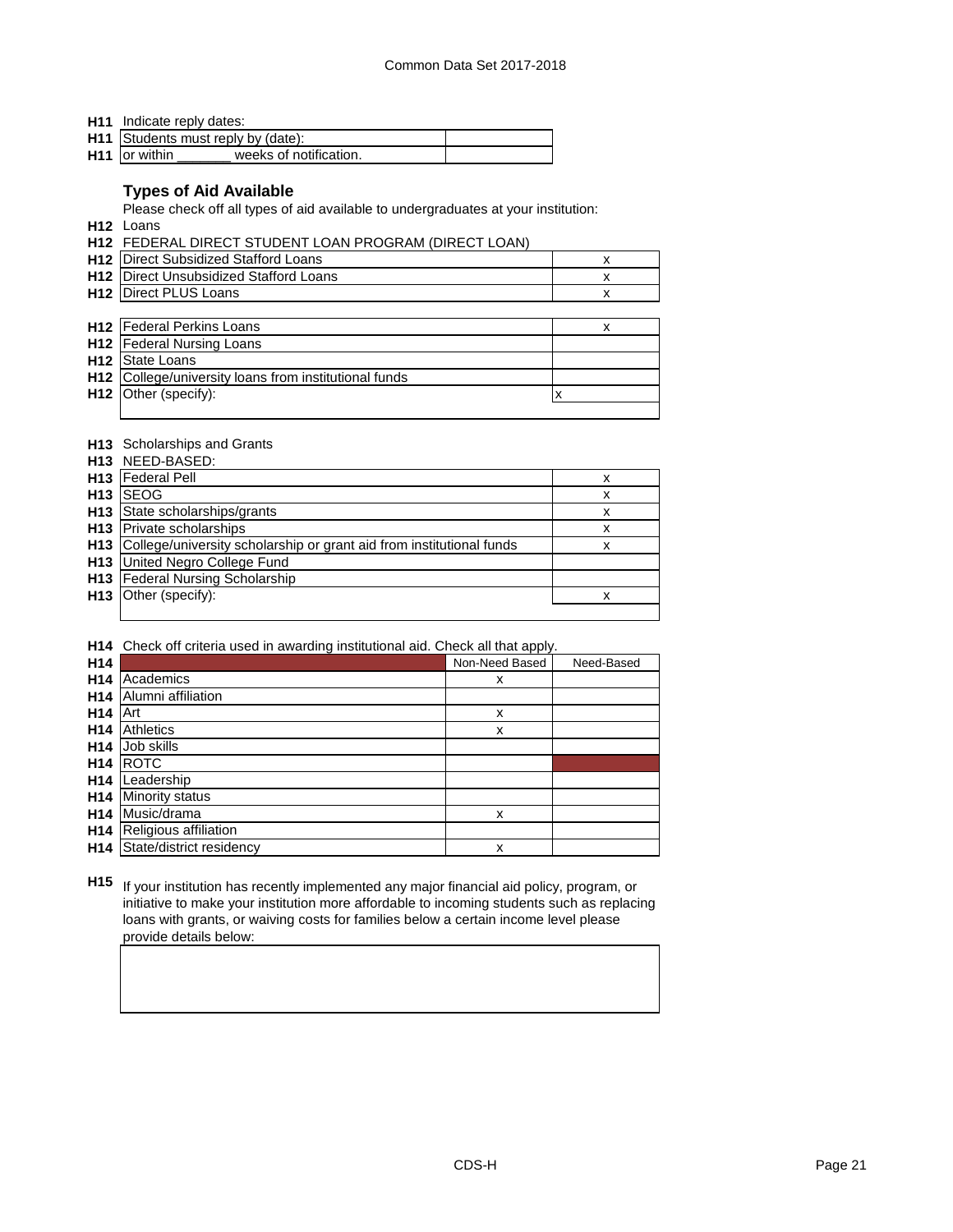## **I. INSTRUCTIONAL FACULTY AND CLASS SIZE**

## **Please report the number of instructional faculty members in each category for Fall 2017. Include faculty who are on your institution's payroll on the census date your institution uses for**

#### **I1 IPEDS/AAUP.**

The following definition of full-time instructional faculty is used by the American Association of University Professors (AAUP) in its annual Faculty Compensation Survey (the part time definitions are not used by AAUP). Instructional Faculty is defined as those members of the instructional-research staff whose major regular assignment is instruction, including those with released time for research. Use the chart below to determine inclusions and exclusions:

|                                                                                                                                                                                                                                          | Full-time | Part-time                                                                       |
|------------------------------------------------------------------------------------------------------------------------------------------------------------------------------------------------------------------------------------------|-----------|---------------------------------------------------------------------------------|
| (a) instructional faculty in preclinical and clinical medicine, faculty who are not paid (e.g.,<br>those who donate their services or are in the military), or research-only faculty, post-<br>doctoral fellows, or pre-doctoral fellows | Exclude   | Include only if<br>they teach one<br>or more non-<br>clinical credit<br>courses |
| (b) administrative officers with titles such as dean of students, librarian, registrar, coach,<br>and the like, even though they may devote part of their time to classroom instruction and<br>may have faculty status                   | Exclude   | Include if they<br>teach one or<br>more non-<br>clinical credit<br>courses      |
| (c) other administrators/staff who teach one or more non-clinical credit courses even<br>though they do not have faculty status                                                                                                          | Exclude   | Include                                                                         |
| (d) undergraduate or graduate students who assist in the instruction of courses, but<br>have titles such as teaching assistant, teaching fellow, and the like                                                                            | Exclude   | Exclude                                                                         |
| (e) faculty on sabbatical or leave with pay                                                                                                                                                                                              | Include   | Exclude                                                                         |
| (f) faculty on leave without pay                                                                                                                                                                                                         | Exclude   | Exclude                                                                         |
| (g) replacement faculty for faculty on sabbatical leave or leave with pay                                                                                                                                                                | Exclude   | Include                                                                         |

*Full-time instructional faculty:* faculty employed on a full-time basis for instruction (including those with released time for research)

*Part-time instructional faculty:* Adjuncts and other instructors being paid solely for part-time classroom instruction. Also includes full-time faculty teaching less than two semesters, three quarters, two trimesters, or two four-month sessions. Employees who are not considered full-time instructional faculty but who teach one or more non-clinical credit courses may be counted as part-time faculty.

*Minority faculty: includes faculty who designate themselves as Black, non-Hispanic; American Indian or Alaska Native; Asian, Native Hawaiian or other Pacific Islander, or Hispanic.* 

*Doctorate: includes such degrees as Doctor of Philosophy, Doctor of Education, Doctor of Juridical Science, and Doctor of Public Health in any field such as arts, sciences, education, engineering, business, and public administration. Also includes terminal degrees formerly designated as "first professional," including dentistry (DDS or DMD), medicine (MD), optometry (OD), osteopathic medicine (DO), pharmacy (DPharm or BPharm), podiatric medicine (DPM), veterinary medicine (DVM), chiropractic (DC or DCM), or law (JD).*

*Terminal degree:* the highest degree in a field: example, M. Arch (architecture) and MFA (master of fine arts).

| $\mathbf{I}$ |   |                                                         | Full-Time | Part-Time | Total |
|--------------|---|---------------------------------------------------------|-----------|-----------|-------|
| $\mathsf{I}$ |   | Total number of instructional faculty                   | 282       | 279       | 561   |
| $\mathsf{I}$ |   | Total number who are members of minority groups         | 43        | 43        | 86    |
| $\mathsf{I}$ |   | Total number who are women                              | 157       | 189       | 346   |
| $\mathsf{I}$ |   | Total number who are men                                | 125       | 90        | 215   |
| $\mathsf{I}$ | е | Total number who are nonresident aliens (international) |           |           | .5I   |
|              |   | Total number with doctorate, or other terminal degree   |           |           |       |
| $\mathbf{I}$ |   |                                                         | 249       | 83        | 332I  |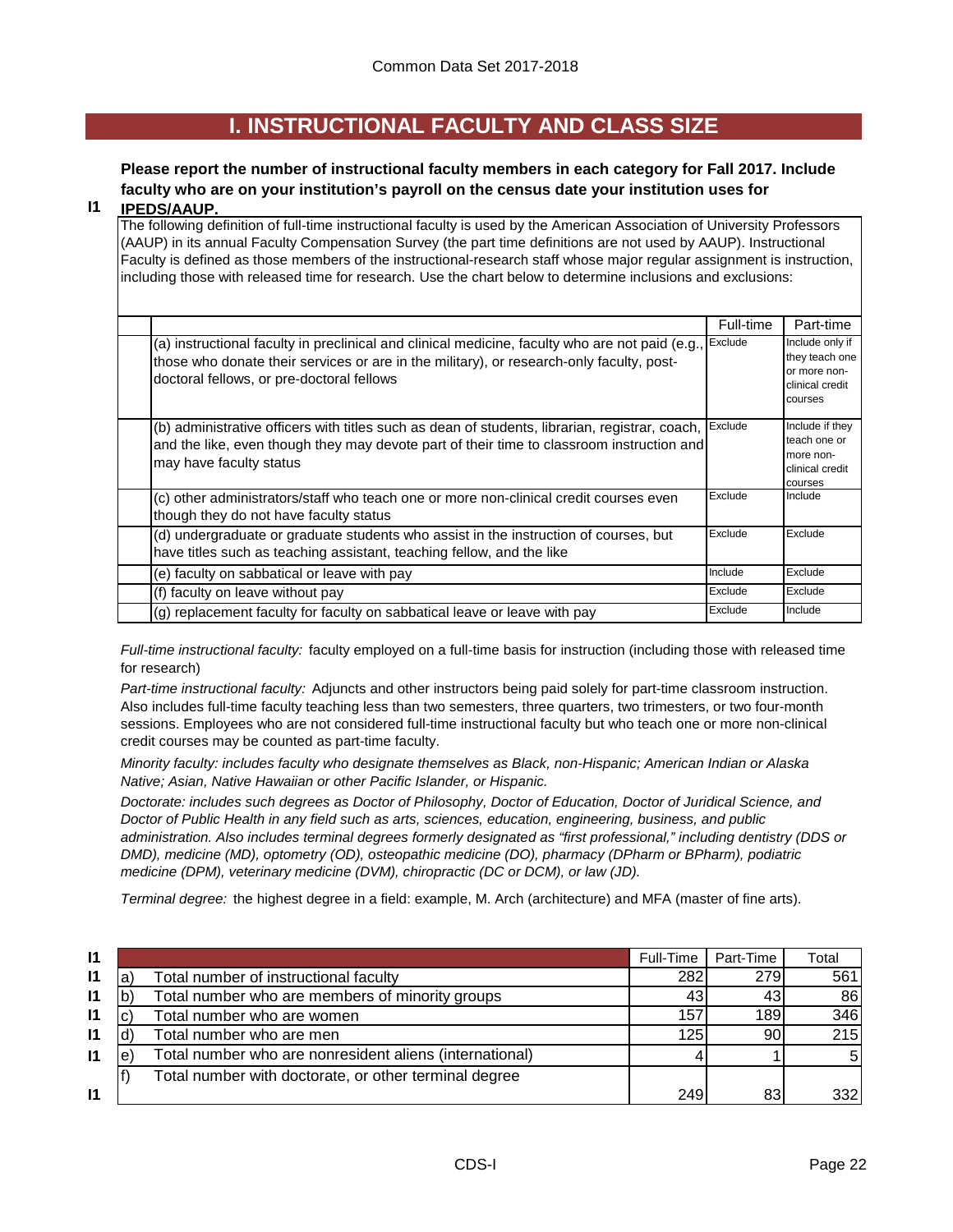|              | g) | Total number whose highest degree is a master's but not a terminal |    |     |                 |
|--------------|----|--------------------------------------------------------------------|----|-----|-----------------|
| $\mathbf{I}$ |    | master's                                                           | 29 | 165 | 194 l           |
| $\mathbf{I}$ |    | Total number whose highest degree is a bachelor's                  |    | 31  | 34 <sub>l</sub> |
|              |    | Total number whose highest degree is unknown or other (Note:       |    |     |                 |
| $\mathbf{I}$ |    | Items f, g, h, and i must sum up to item a.)                       |    |     |                 |
|              |    | Total number in stand-alone graduate/ professional programs in     |    |     |                 |
| $\mathbf{I}$ |    | which faculty teach virtually only graduate-level students         |    |     | 11 I            |

## **I2 Student to Faculty Ratio**

Report the Fall 2017 ratio of full-time equivalent students (full-time plus 1/3 part time) to full-time equivalent instructional faculty (full time plus 1/3 part time). In the ratio calculations, exclude both faculty and students in stand-alone graduate or professional programs such as medicine, law, veterinary, dentistry, social work, business, or public health in which faculty teach virtually only graduate-level students. Do not count undergraduate or graduate student teaching assistants as faculty.

| 12 | <b>Fall 2017 Student to Faculty ratio</b> | 4 to | (based on | 5164 students     |
|----|-------------------------------------------|------|-----------|-------------------|
|    |                                           |      | and       | $368.7$ faculty). |

#### **I3 Undergraduate Class Size**

**I3**

In the table below, please use the following definitions to report information about the size of classes and class sections offered in the Fall 2017 term.

*Class Sections:* A class section is an organized course offered for credit, identified by discipline and number, meeting at a stated time or times in a classroom or similar setting, and not a subsection such as a laboratory or discussion session. Undergraduate class sections are defined as any sections in which at least one degree-seeking undergraduate student is enrolled for credit. Exclude distance learning classes and noncredit classes and individual instruction such as dissertation or thesis research, music instruction, or one-to-one readings. Exclude students in independent study, co-operative programs, internships, foreign language taped tutor sessions, practicums, and all students in one-on-one classes. Each class section should be counted only once and should not be duplicated because of course catalog cross-listings.

*Class Subsections:* A class subsection includes any subsection of a course, such as laboratory, recitation, and discussion subsections that are supplementary in nature and are scheduled to meet separately from the lecture portion of the course. Undergraduate subsections are defined as any subsections of courses in which degree-seeking undergraduate students enrolled for credit. As above, exclude noncredit classes and individual instruction such as dissertation or thesis research, music instruction, or one-to-one readings. Each class subsection should be counted only once and should not be duplicated because of cross-listings.

Using the above definitions, please report for each of the following class-size intervals the number of class sections and class subsections offered in Fall 2017. For example, a lecture class with 800 students who met at another time in 40 separate labs with 20 students should be counted once in the "100+" column in the class section column and 40 times under the "20-29" column of the class subsections table.

| 13            | Undergraduate Class Size (provide numbers) |         |           |           |           |       |       |        |       |
|---------------|--------------------------------------------|---------|-----------|-----------|-----------|-------|-------|--------|-------|
| 13            | <b>CLASS</b>                               | $2 - 9$ | $10 - 19$ | $20 - 29$ | $30 - 39$ | 40-49 | 50-99 | $100+$ | Total |
| 13            | <b>SECTIONS</b>                            | 92      | 414       | 305       | 156       | 42    | 22    |        | 1031  |
|               |                                            |         |           |           |           |       |       |        |       |
| $\mathsf{I}3$ | <b>CLASS SUB-</b>                          | $2 - 9$ | $10 - 19$ | $20 - 29$ | 30-39     | 40-49 | 50-99 | $100+$ | Total |
| $\mathsf{I}3$ | <b>SECTIONS</b>                            | 15      | 31        | 30        |           |       |       |        | 76    |

## **Number of Class Sections with Undergraduates Enrolled**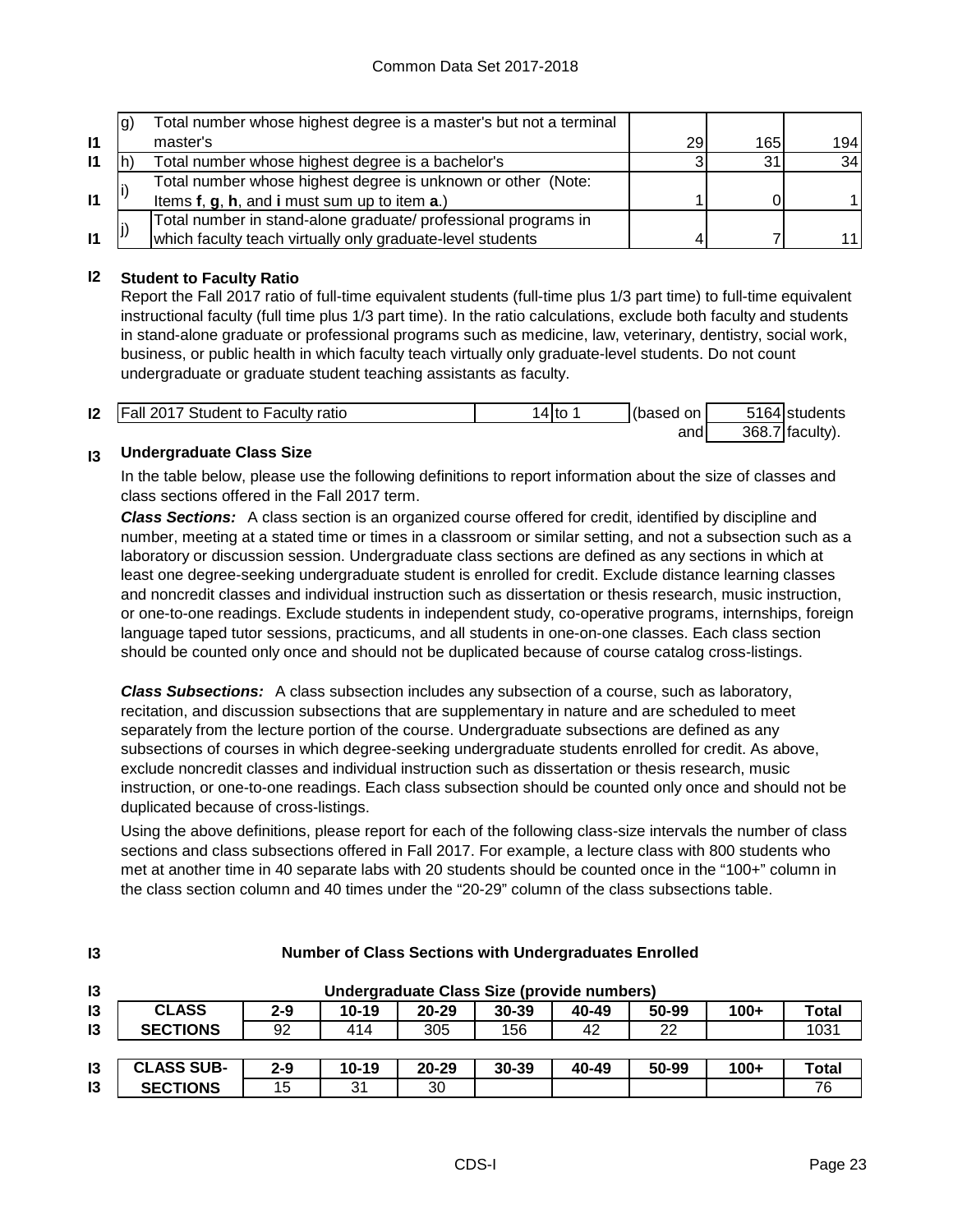## **J. DEGREES CONFERRED**

### **J1 Degrees conferred between July 1, 2016 and June 30, 2017**

**J1** For each of the following discipline areas, provide the percentage of diplomas/certificates, associate, and bachelor's degrees awarded. To determine the percentage, use majors, not headcount (e.g., students with one degree but a double major will be represented twice). Calculate the percentage from your institution's IPEDS Completions by using the sum of 1st and 2nd majors for each CIP code as the numerator and the sum of the Grand Total by 1st Majors and the Grand Total by 2nd major as the denominator. If you prefer, you can compute the percentages using 1st majors only.

| J <sub>1</sub> | Category                                              | <b>Diploma/Certificates</b> | <b>Associate</b> | <b>Bachelor's</b> | CIP 2010 Categories<br>to Include |
|----------------|-------------------------------------------------------|-----------------------------|------------------|-------------------|-----------------------------------|
| J <sub>1</sub> | Agriculture                                           |                             |                  |                   |                                   |
| J1             | Natural resources and conservation                    |                             |                  |                   | 3                                 |
| J1             | Architecture                                          |                             |                  |                   | $\overline{4}$                    |
| J1             | Area, ethnic, and gender studies                      |                             |                  |                   | 5                                 |
| J1             | Communication/journalism                              |                             |                  | 6                 | 9                                 |
| J1             | Communication technologies                            |                             |                  |                   | 10                                |
| J1             | Computer and information sciences                     |                             |                  | 1                 | $\overline{11}$                   |
| J1             | Personal and culinary services                        |                             |                  |                   | 12                                |
| J1             | Education                                             |                             |                  | 16                | $\overline{13}$                   |
| J1             | Engineering                                           |                             |                  |                   | 14                                |
| J1             | Engineering technologies                              |                             |                  |                   | $\overline{15}$                   |
| J1             | Foreign languages, literatures, and linguistics       |                             |                  |                   | 16                                |
| J1             | Family and consumer sciences                          |                             |                  | $\overline{2}$    | 19                                |
| J1             | Law/legal studies                                     |                             |                  |                   | $\overline{22}$                   |
| J1             | English                                               |                             |                  | $\overline{2}$    | $\overline{23}$                   |
| J1             | Liberal arts/general studies                          |                             |                  |                   | 24                                |
| J1             | Library science                                       |                             |                  |                   | $\overline{25}$                   |
| J1             | Biological/life sciences                              |                             |                  | 6                 | 26                                |
| J1             | Mathematics and statistics                            |                             |                  |                   | $\overline{27}$                   |
| J1             | Military science and military technologies            |                             |                  |                   | 28 & 29                           |
| J1             | Interdisciplinary studies                             |                             |                  | 1                 | 30                                |
| J1             | Parks and recreation                                  |                             |                  | 9                 | 31                                |
| J1             | Philosophy and religious studies                      |                             |                  | 1                 | 38                                |
| J1             | Theology and religious vocations                      |                             |                  |                   | $\overline{39}$                   |
| J1             | Physical sciences                                     |                             |                  | 2                 | 40                                |
| J1             | Science technologies                                  |                             |                  |                   | 41                                |
| J1             | Psychology                                            |                             |                  | 7                 | 42                                |
| J <sub>1</sub> | Homeland Security, law enforcement, firefighting, and |                             |                  |                   | 43                                |
|                | protective services                                   |                             |                  |                   |                                   |
| J1             | Public administration and social services             |                             |                  | 5                 | 44                                |
| J <sub>1</sub> | Social sciences                                       |                             |                  | 7                 | 45                                |
| J1             | <b>Construction</b> trades                            |                             |                  |                   | 46                                |
| J <sub>1</sub> | Mechanic and repair technologies                      |                             |                  |                   | 47                                |
| J1             | Precision production                                  |                             |                  |                   | 48                                |
| J <sub>1</sub> | Transportation and materials moving                   |                             |                  |                   | 49                                |
| J1             | Visual and performing arts                            |                             |                  | 9                 | $\overline{50}$                   |
| J <sub>1</sub> | Health professions and related programs               |                             |                  | 1                 | $\overline{51}$                   |
| J1             | Business/marketing                                    |                             |                  | 19                | 52                                |
| J <sub>1</sub> | History                                               |                             |                  | 3                 | 54                                |
| J1             | Other                                                 |                             |                  |                   |                                   |
| J1             | TOTAL (should = 100%)                                 | 0.00%                       | 0.00%            | 100%              |                                   |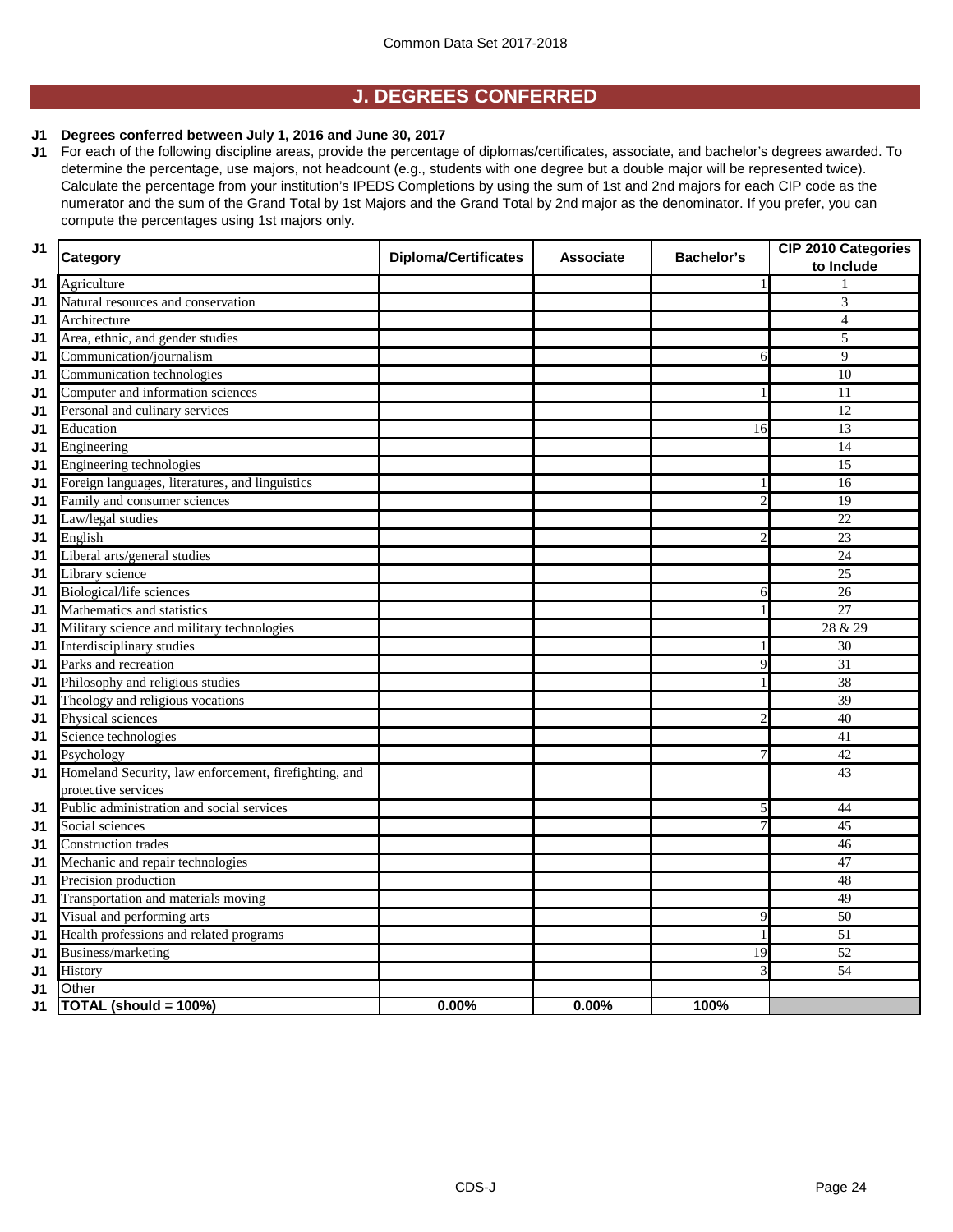|  | <b>Common Data Set Definitions</b> |
|--|------------------------------------|
|  |                                    |

**All definitions related to the financial aid section appear at the end of the Definitions document.**

Items preceded by an asterisk (\*) represent definitions agreed to among publishers which do not appear on the CDS document but may be present on individual publishers' surveys.

**\* Academic advisement:** Plan under which each student is assigned to a faculty member or a trained adviser, who, through regular meetings, helps the student plan and implement immediate and long-term academic and vocational goals.

**Accelerated program:** Completion of a college program of study in fewer than the usual number of years, most often by attending summer sessions and carrying extra courses during the regular academic term**.**

**Admitted student:** Applicant who is offered admission to a degree-granting program at your institution. **\* Adult student services:** Admission assistance, support, orientation, and other services expressly for adults who have started college for the first time, or who are re-entering after a lapse of a few years. **American Indian or Alaska Native:** A person having origins in any of the original peoples of North and South

America (including Central America) and maintaining tribal affiliation or community attachment.

**Applicant (first-time, first year):** An individual who has fulfilled the institution's requirements to be considered for admission (including payment or waiving of the application fee, if any) and who has been notified of one of the following actions: admission, nonadmission, placement on waiting list, or application withdrawn (by applicant or institution).

**Application fee:** That amount of money that an institution charges for processing a student's application for acceptance. This amount is *not* creditable toward tuition and required fees, nor is it refundable if the student is not admitted to the institution.

**Asian:** A person having origins in any of the original peoples of the Far East, Southeast Asia, or the Indian subcontinent, including, for example, Cambodia, China, India, Japan, Korea, Malaysia, Pakistan, the Philippine Islands, Thailand, and Vietnam.

**Associate degree:** An award that normally requires at least two but less than four years of full-time equivalent college work.

**Bachelor's degree:** An award (baccalaureate or equivalent degree, as determined by the Secretary of the U.S. Department of Education) that normally requires at least four years but *not* more than five years of fulltime equivalent college-level work. This includes ALL bachelor's degrees conferred in a five-year cooperative (work-study plan) program. (A cooperative plan provides for alternate class attendance and employment in business, industry, or government; thus, it allows students to combine actual work experience with their college studies.) Also, it includes bachelor's degrees in which the normal four years of work are completed in three years.

**Black or African American:** A person having origins in any of the black racial groups of Africa.

**Board (charges):** Assume average cost for 19 meals per week or the maximum meal plan.

**Books and supplies (costs):** Average cost of books and supplies. Do not include unusual costs for special groups of students (e.g., engineering or art majors), unless they constitute the majority of students at your institution.

**Calendar system:** The method by which an institution structures most of its courses for the academic year.

**Campus Ministry:** Religious student organizations (denominational or nondenominational) devoted to fostering religious life on college campuses. May also refer to Campus Crusade for Christ, an interdenominational Christian organization.

**\* Career and placement services:** A range of services, including (often) the following: coordination of visits of employers to campus; aptitude and vocational testing; interest inventories, personal counseling; help in resume writing, interviewing, launching the job search; listings for those students desiring employment and those seeking permanent positions; establishment of a permanent reference folder; career resource materials.

**Carnegie units:** One year of study or the equivalent in a secondary school subject. **Certificate:** See **Postsecondary award, certificate, or diploma.**

**Class rank:** The relative numerical position of a student in his or her graduating class, calculated by the high school on the basis of grade-point average, whether weighted or unweighted

**College-preparatory program:** Courses in academic subjects (English, history and social studies, foreign languages, mathematics, science, and the arts) that stress preparation for college or university study.

**Common Application:** The standard application form distributed by the National Association of Secondary School Principals for a large number of private colleges who are members of the Common Application Group.

**\* Community service program:** Referral center for students wishing to perform volunteer work in the community or participate in volunteer activities coordinated by academic departments.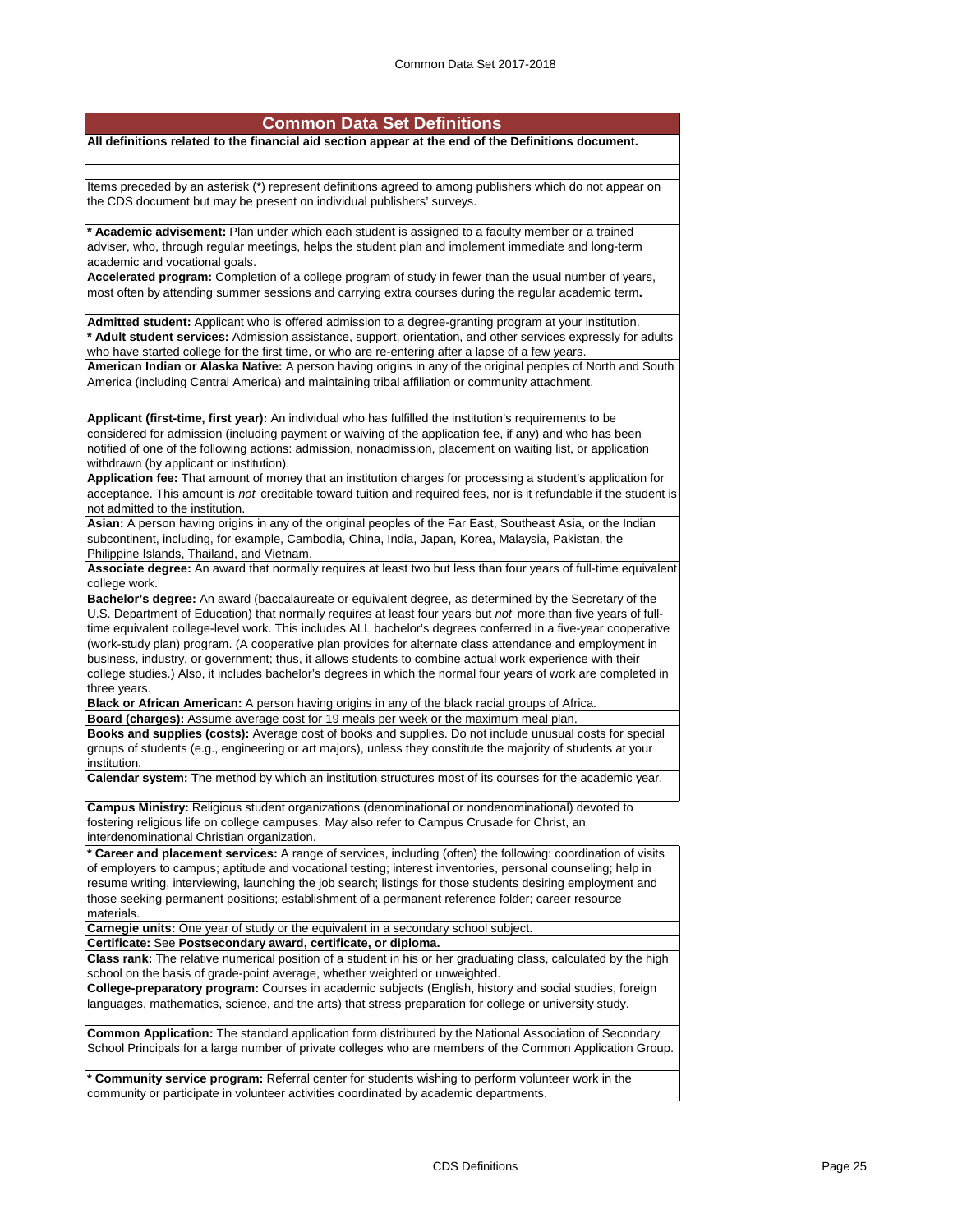**Commuter:** A student who lives off campus in housing that is not owned by, operated by, or affiliated with the college. This category includes students who commute from home and students who have moved to the area to attend college.

**Contact hour:** A unit of measure that represents an hour of scheduled instruction given to students. Also referred to as clock hour.

**Continuous basis (for program enrollment):** A calendar system classification that is used by institutions that enroll students at any time during the academic year. For example, a cosmetology school or a word processing school might allow students to enroll and begin studies at various times, with no requirement that classes begin on a certain date.

**Cooperative education program:** A program that provides for alternate class attendance and employment in business, industry, or government.

**Cooperative housing:** College-owned, -operated, or -affiliated housing in which students share room and board expenses and participate in household chores to reduce living expenses.

**\* Counseling service:** Activities designed to assist students in making plans and decisions related to their education, career, or personal development.

**Credit:** Recognition of attendance or performance in an instructional activity (course or program) that can be applied by a recipient toward the requirements for a degree, diploma, certificate, or other formal award.

**Credit course:** A course that, if successfully completed, can be applied toward the number of courses required for achieving a degree, diploma, certificate, or other formal award.

**Credit hour:** A unit of measure representing an hour (50 minutes) of instruction over a 15-week period in a semester or trimester system or a 10-week period in a quarter system. It is applied toward the total number of hours needed for completing the requirements of a degree, diploma, certificate, or other formal award.

**Cross-registration:** A system whereby students enrolled at one institution may take courses at another institution without having to apply to the second institution.

**Deferred admission:** The practice of permitting admitted students to postpone enrollment, usually for a period of one academic term or one year.

**Degree:** An award conferred by a college, university, or other postsecondary education institution as official recognition for the successful completion of a program of studies.

**Degree-seeking students:** Students enrolled in courses for credit who are recognized by the institution as seeking a degree or formal award. At the undergraduate level, this is intended to include students enrolled in vocational or occupational programs.

**Differs by program (calendar system):** A calendar system classification that is used by institutions that have occupational/vocational programs of varying length. These schools may enroll students at specific times depending on the program desired. For example, a school might offer a two-month program in January, March, May, September, and November; and a three-month program in January, April, and October.

**Diploma:** See **Postsecondary award, certificate, or diploma.**

**Distance learning:** An option for earning course credit at off-campus locations via cable television, internet, satellite classes, videotapes, correspondence courses, or other means.

**Doctor's degree-research/scholarship:** A Ph.D. or other doctor's degree that requires advanced work beyond the master's level, including the preparation and defense of a dissertation based on original research, or the planning and execution of an original project demonstrating substantial artistic or scholarly achievement. Some examples of this type of degree may include Ed.D., D.M.A., D.B.A., D.Sc., D.A., or D.M, and others, as designated by the awarding institution.

**Doctor's degree-professional practice:** A doctor's degree that is conferred upon completion of a program providing the knowledge and skills for the recognition, credential, or license required for professional practice. The degree is awarded after a period of study such that the total time to the degree, including both preprofessional and professional preparation, equals at least six full-time equivalent academic years. Some of these degrees were formerly classified as "first-professional" and may include: Chiropractic (D.C. or D.C.M.); Dentistry (D.D.S. or D.M.D.); Law (L.L.B. or J.D.); Medicine (M.D.); Optometry (O.D.); Osteopathic Medicine (D.O); Pharmacy (Pharm.D.); Podiatry (D.P.M., Pod.D., D.P.); or, Veterinary Medicine (D.V.M.), and others, as designated by the awarding institution.

**Doctor's degree-other:** A doctor's degree that does not meet the definition of a doctor's degree research/scholarship or a doctor's degree - professional practice.

**Double major:** Program in which students may complete two undergraduate programs of study simultaneously.

**Dual enrollment:** A program through which high school students may enroll in college courses while still enrolled in high school. Students are not required to apply for admission to the college in order to participate.

**Early action plan:** An admission plan that allows students to apply and be notified of an admission decision well in advance of the regular notification dates. If admitted, the candidate is not committed to enroll; the student may reply to the offer under the college's regular reply policy.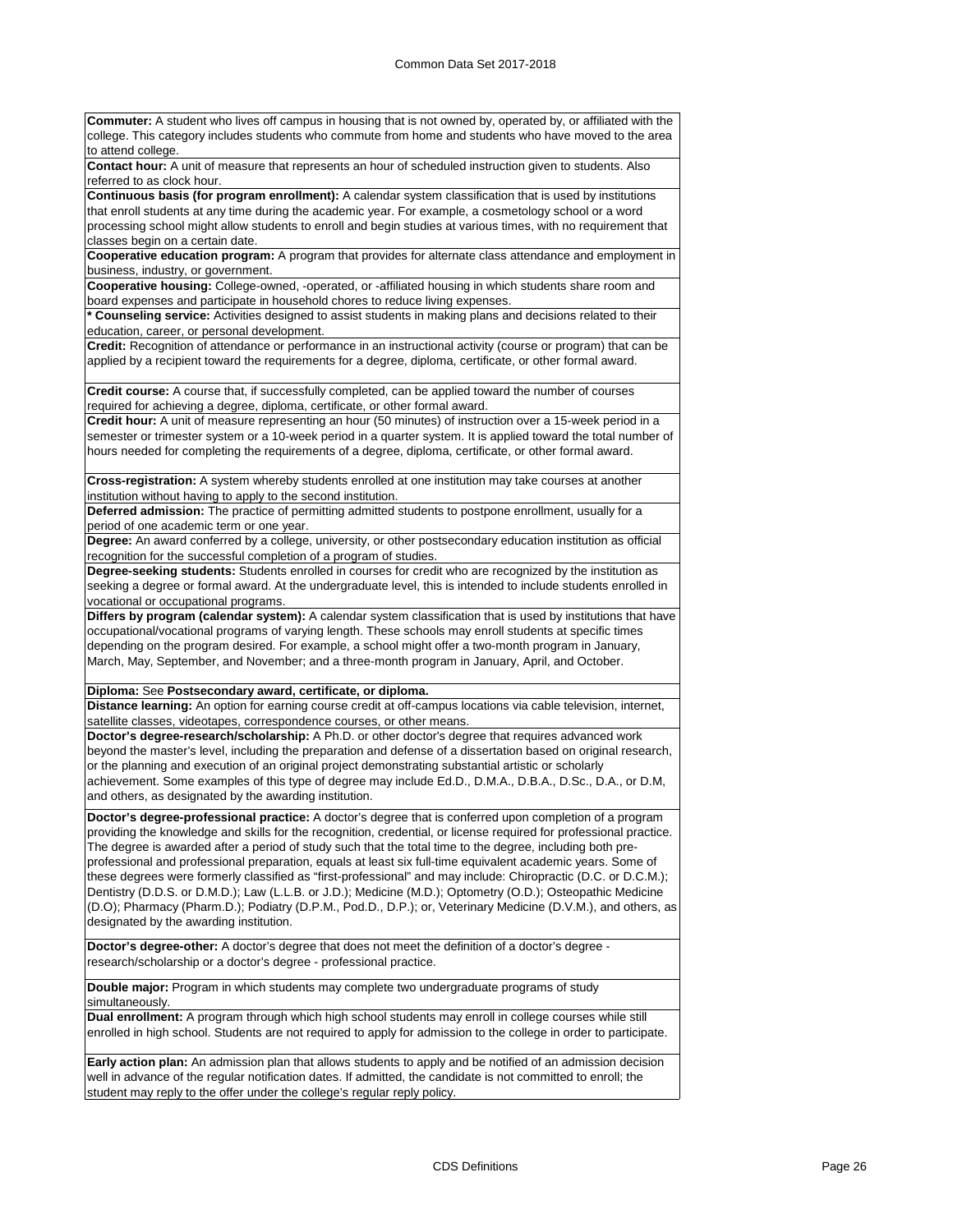**Early admission:** A policy under which students who have not completed high school are admitted and enroll full time in college, usually after completion of their junior year.

**Early decision plan:** A plan that permits students to apply and be notified of an admission decision (and financial aid offer if applicable) well in advance of the regular notification date. Applicants agree to accept an offer of admission and, if admitted, to withdraw their applications from other colleges. There are three possible decisions for early decision applicants: admitted, denied, or not admitted but forwarded for consideration with the regular applicant pool, without prejudice.

**English as a Second Language (ESL):** A course of study designed specifically for students whose native language is not English.

**Exchange student program-domestic:** Any arrangement between a student and a college that permits study for a semester or more at another college **in the United States** without extending the amount of time required for a degree. **See also Study abroad**.

**External degree program:** A program of study in which students earn credits toward a degree through independent study, college courses, proficiency examinations, and personal experience. External degree programs require minimal or no classroom attendance.

**Extracurricular activities (as admission factor):** Special consideration in the admissions process given for participation in both school and nonschool-related activities of interest to the college, such as clubs, hobbies, student government, athletics, performing arts, etc.

**First-time student:** A student attending any institution for the first time at the level enrolled. Includes students enrolled in the fall term who attended a postsecondary institution for the first time at the same level in the prior summer term. Also includes students who entered with advanced standing (college credit earned before graduation from high school).

**First-time, first-year (freshman) student:** A student attending any institution for the first time at the undergraduate level. Includes students enrolled in the fall term who attended college for the first time in the prior summer term. Also includes students who entered with advanced standing (college credits earned before graduation from high school).

**First-year student:** A student who has completed less than the equivalent of 1 full year of undergraduate work; that is, less than 30 semester hours (in a 120-hour degree program) or less than 900 contact hours.

**Freshman:** A first-year undergraduate student.

**\*Freshman/new student orientation:** Orientation addressing the academic, social, emotional, and intellectual issues involved in beginning college. May be a few hours or a few days in length; at some colleges, there is a fee.

**Full-time student (undergraduate):** A student enrolled for 12 or more semester credits, 12 or more quarter credits, or 24 or more contact hours a week each term.

**Geographical residence (as admission factor):** Special consideration in the admission process given to students from a particular region, state, or country of residence.

**Grade-point average (academic high school GPA):** The sum of grade points a student has earned in secondary school divided by the number of courses taken. The most common system of assigning numbers to grades counts four points for an A, three points for a B, two points for a C, one point for a D, and no points for an E or F. Unweighted GPA's assign the same weight to each course. Weighting gives students additional points for their grades in advanced or honors courses.

**Graduate student:** A student who holds a bachelor's or equivalent, and is taking courses at the postbaccalaureate level.

**\* Health services:** Free or low cost on-campus primary and preventive health care available to students.

**High school diploma or recognized equivalent:** A document certifying the successful completion of a prescribed secondary school program of studies, or the attainment of satisfactory scores on the Tests of General Educational Development (GED), or another state-specified examination.

**Hispanic or Latino:** A person of Mexican, Puerto Rican, Cuban, South or Central American, or other Spanish culture or origin, regardless of race.

**Honors program:** Any special program for very able students offering the opportunity for educational enrichment, independent study, acceleration, or some combination of these.

**Independent study:** Academic work chosen or designed by the student with the approval of the department concerned, under an instructor's supervision, and usually undertaken outside of the regular classroom structure.

**In-state tuition:** The tuition charged by institutions to those students who meet the state's or institution's residency requirements.

**International student:** See **Nonresident alien.**

**International student group:** Student groups that facilitate cultural dialogue, support a diverse campus, assist international students in acclimation and creating a social network.

**Internship:** Any short-term, supervised work experience usually related to a student's major field, for which the student earns academic credit. The work can be full- or part-time, on- or off-campus, paid or unpaid.

**\* Learning center:** Center offering assistance through tutors, workshops, computer programs, or audiovisual equipment in reading, writing, math, and skills such as taking notes, managing time, taking tests.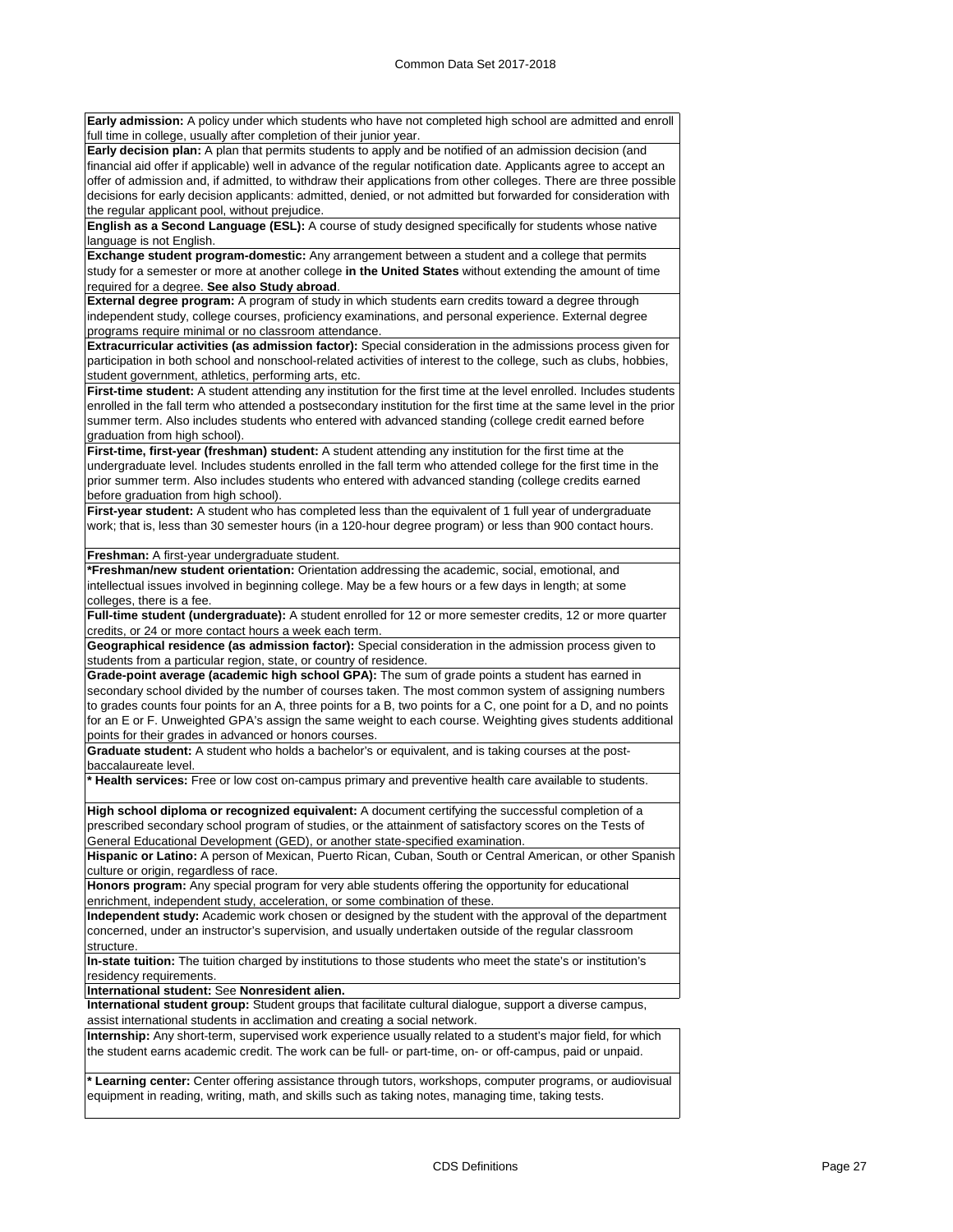**\* Legal services:** Free or low cost legal advice for a range of issues (personal and other).

**Liberal arts/career combination:** Program in which a student earns undergraduate degrees in two separate fields, one in a liberal arts major and the other in a professional or specialized major, whether on campus or through cross‑registration.

**Master's degree:** An award that requires the successful completion of a program of study of generally one or two full-time equivalent academic years of work beyond the bachelor's degree. Some of these degrees, such as those in Theology (M.Div., M.H.L./Rav) that were formerly classified as "first-professional", may require more than two full-time equivalent academic years of work.

**Minority affiliation (as admission factor):** Special consideration in the admission process for members of designated racial/ethnic minority groups.

**\* Minority student center:** Center with programs, activities, and/or services intended to enhance the college experience of students of color.

**Model United Nations:** A simulation activity focusing on conflict resolution, globalization, and diplomacy.

Assuming roles as foreign ambassadors and "delegates," students conduct research, engage in debate, draft resolutions, and may participate in a national Model UN conference.

**Native Hawaiian or Other Pacific Islander:** A person having origins in any of the original peoples of Hawaii, Guam, Samoa, or other Pacific Islands.

**Nonresident alien:** A person who is not a citizen or national of the United States and who is in this country on a visa or temporary basis and does not have the right to remain indefinitely.

**\* On-campus day care:** Licensed day care for students' children (usually age 3 and up); usually for a fee.

**Open admission:** Admission policy under which virtually all secondary school graduates or students with GED equivalency diplomas are admitted without regard to academic record, test scores, or other qualifications.

**Other expenses (costs):** Include average costs for clothing, laundry, entertainment, medical (if not a required fee), and furnishings.

**Out-of-state tuition:** The tuition charged by institutions to those students who do not meet the institution's or state's residency requirements.

**Part-time student (undergraduate):** A student enrolled for fewer than 12 credits per semester or quarter, or fewer than 24 contact hours a week each term.

**\* Personal counseling**: One-on-one or group counseling with trained professionals for students who want to explore personal, educational, or vocational issues.

**Post-baccalaureate certificate:** An award that requires completion of an organized program of study requiring 18 credit hours beyond the bachelor's; designed for persons who have completed a baccalaureate degree but do not meet the requirements of academic degrees carrying the title of master.

**Post-master's certificate:** An award that requires completion of an organized program of study of 24 credit hours beyond the master's degree but does not meet the requirements of academic degrees at the doctoral level.

**Postsecondary award, certificate, or diploma:** Includes the following three IPEDS definitions for postsecondary awards, certificates, and diplomas of varying durations and credit/contact hour requirements—

*Less Than 1 Academic Year:* Requires completion of an organized program of study at the postsecondary level (below the baccalaureate degree) in less than 1 academic year (2 semesters or 3 quarters) or in less than 900 contact hours by a student enrolled full-time.

*At Least 1 But Less Than 2 Academic Years:* Requires completion of an organized program of study at the postsecondary level (below the baccalaureate degree) in at least 1 but less than 2 full-time equivalent academic years, or designed for completion in at least 30 but less than 60 credit hours, or in at least 900 but less than 1,800 contact hours.

*At Least 2 But Less Than 4 Academic Years:* Requires completion of an organized program of study at the postsecondary level (below the baccalaureate degree) in at least 2 but less than 4 full-time equivalent academic years, or designed for completion in at least 60 but less than 120 credit hours, or in at least 1,800 but less than 3,600 contact hours.

**Private institution:** An educational institution controlled by a private individual(s) or by a nongovernmental agency, usually supported primarily by other than public funds, and operated by other than publicly elected or appointed officials.

**Private for-profit institution:** A private institution in which the individual(s) or agency in control receives compensation, other than wages, rent, or other expenses for the assumption of risk.

**Private nonprofit institution:** A private institution in which the individual(s) or agency in control receives no compensation, other than wages, rent, or other expenses for the assumption of risk. These include both independent nonprofit schools and those affiliated with a religious organization.

**Proprietary institution:** See **Private for-profit institution.**

**Public institution:** An educational institution whose programs and activities are operated by publicly elected or appointed school officials, and which is supported primarily by public funds.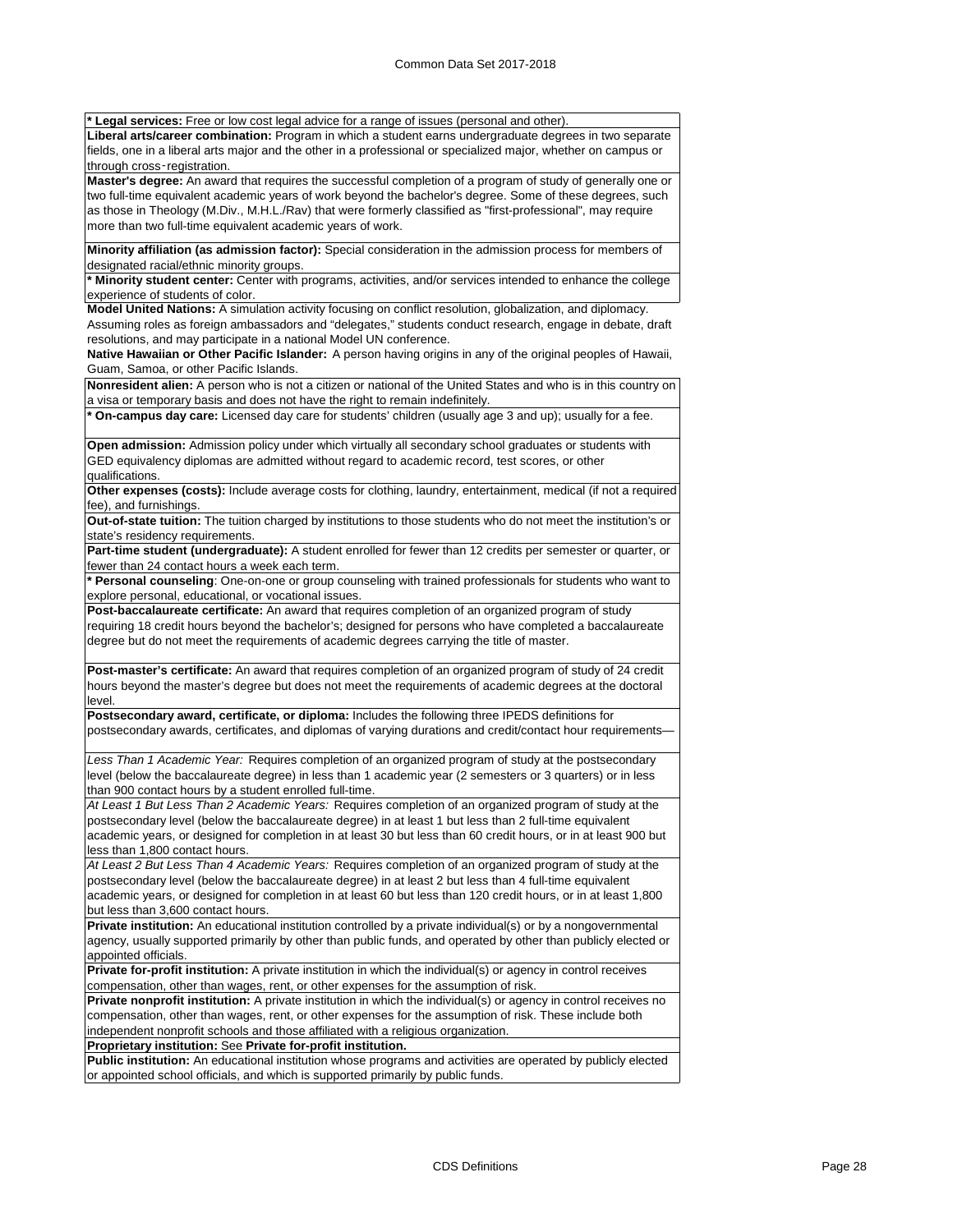**Quarter calendar system:** A calendar system in which the academic year consists of three sessions called quarters of about 12 weeks each. The range may be from 10 to 15 weeks. There may be an additional quarter in the summer.

**Race/ethnicity:** Category used to describe groups to which individuals belong, identify with, or belong in the eyes of the community. The categories do not denote scientific definitions of anthropological origins. A person may be counted in only one group.

**Race/ethnicity unknown:** Category used to classify students or employees whose race/ethnicity is not known and whom institutions are unable to place in one of the specified racial/ethnic categories.

**Religious affiliation/commitment (as admission factor):** Special consideration given in the admission process for affiliation with a certain church or faith/religion, commitment to a religious vocation, or observance of certain religious tenets/lifestyle.

**\* Religious counseling:** One-on-one or group counseling with trained professionals for students who want to explore religious problems or issues.

**\* Remedial services:** Instructional courses designed for students deficient in the general competencies necessary for a regular postsecondary curriculum and educational setting.

**Required fees:** Fixed sum charged to students for items not covered by tuition and required of such a large proportion of all students that the student who does NOT pay is the exception. Do not include application fees or optional fees such as lab fees or parking fees.

**Resident alien or other eligible non-citizen:** A person who is not a citizen or national of the United States and who has been admitted as a legal immigrant for the purpose of obtaining permanent resident alien status (and who holds either an alien registration card [Form I-551 or I-151], a Temporary Resident Card [Form I-688], or an Arrival-Departure Record [Form I-94] with a notation that conveys legal immigrant status, such as Section 207 Refugee, Section 208 Asylee, Conditional Entrant Parolee or Cuban-Haitian).

**Room and board (charges)—on campus:** Assume double occupancy in institutional housing and 19 meals per week (or maximum meal plan).

**Secondary school record (as admission factor):** Information maintained by the secondary school that may include such things as the student's high school transcript, class rank, GPA, and teacher and counselor recommendations.

**Semester calendar system:** A calendar system that consists of two semesters during the academic year with about 16 weeks for each semester of instruction. There may be an additional summer session.

**Student-designed major:** A program of study based on individual interests, designed with the assistance of an adviser

**Study abroad:** Any arrangement by which a student completes part of the college program studying in another country. Can be at a campus abroad or through a cooperative agreement with some other U.S. college or an institution of another country.

**\* Summer session:** A summer session is shorter than a regular semester and not considered part of the academic year. It is not the third term of an institution operating on a trimester system or the fourth term of an institution operating on a quarter calendar system. The institution may have 2 or more sessions occurring in the summer months. Some schools, such as vocational and beauty schools, have year-round classes with no separate summer session.

**Talent/ability (as admission factor):** Special consideration given to students with demonstrated talent/abilities in areas of interest to the institution (e.g., sports, the arts, languages, etc.).

**Teacher certification program:** Program designed to prepare students to meet the requirements for certification as teachers in elementary, middle/junior high, and secondary schools.

**Transfer applicant:** An individual who has fulfilled the institution's requirements to be considered for admission (including payment or waiving of the application fee, if any) and who has previously attended another college or university and earned college-level credit.

**Transfer student:** A student entering the institution for the first time but known to have previously attended a postsecondary institution at the same level (e.g., undergraduate). The student may transfer with or without credit.

**Transportation (costs):** Assume two round trips to student's hometown per year for students in institutional housing or daily travel to and from your institution for commuter students.

**Trimester calendar system:** An academic year consisting of 3 terms of about 15 weeks each.

**Tuition:** Amount of money charged to students for instructional services. Tuition may be charged per term, per course, or per credit.

**\* Tutoring:** May range from one-on-one tutoring in specific subjects to tutoring in an area such as math, reading, or writing. Most tutors are college students; at some colleges, they are specially trained and certified.

**Unit:** a standard of measurement representing hours of academic instruction (e.g., semester credit, quarter credit, contact hour).

**Undergraduate:** A student enrolled in a four- or five-year bachelor's degree program, an associate degree program, or a vocational or technical program below the baccalaureate.

**\* Veteran's counseling:** Helps veterans and their dependents obtain benefits for their selected program and provides certifications to the Veteran's Administration. May also provide personal counseling on the transition from the military to a civilian life.